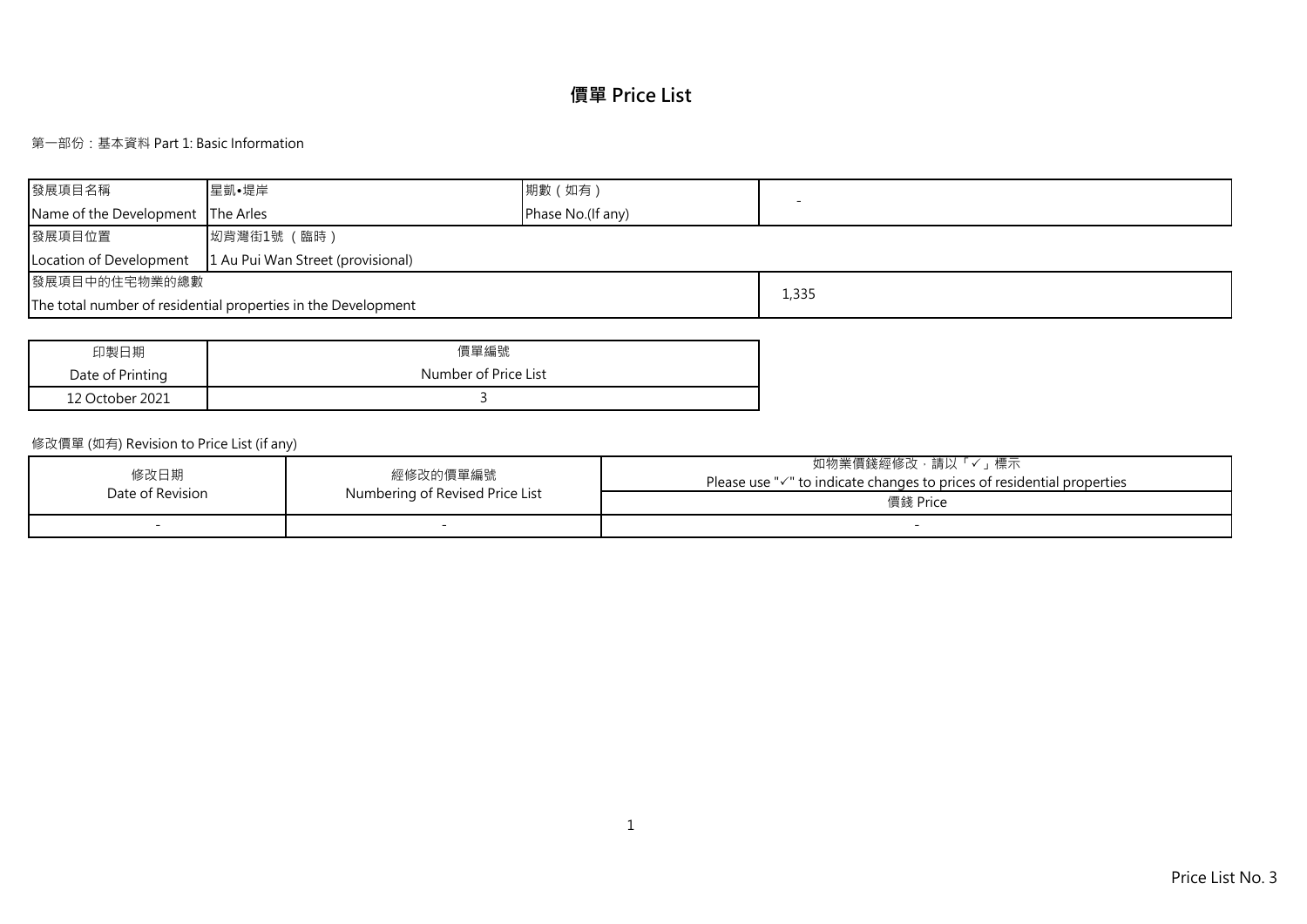|                       | 物業的描述<br>Description of<br><b>Residential Property</b> |                | 實用面積<br>(包括露台·工作平台及陽台(如有))<br>平方米 (平方呎)<br>Saleable Area                            | 售價(元)<br>Price (\$) | 實用面積<br>每平方米/呎售價<br>元·每平方米<br>(元·每平方呎)                               |                                            |                  |                | Area of other specified items (Not included in the Saleable Area) | 其他指明項目的面積 (不計算入實用面積)<br>平方米 (平方呎) | sq. metre (sq.ft.)      |            |                          |               |            |
|-----------------------|--------------------------------------------------------|----------------|-------------------------------------------------------------------------------------|---------------------|----------------------------------------------------------------------|--------------------------------------------|------------------|----------------|-------------------------------------------------------------------|-----------------------------------|-------------------------|------------|--------------------------|---------------|------------|
| 座號<br>Tower<br>Number | 樓層<br>Floor                                            | 單位<br>Unit     | (including balcony, utility platform<br>and verandah, if any)<br>sq. metre (sq.ft.) |                     | Unit Rate of<br>Saleable Area<br>\$ per sq. metre<br>$$$ per sq.ft.) | 空調機房<br>Air-<br>conditioning<br>plant room | 窗台<br>Bay window | 閣樓<br>Cockloft | 平台<br>Flat Roof                                                   | 花園<br>Garden                      | 停車位<br>Parking<br>space | 天台<br>Roof | 梯屋<br>Stairhood          | 前庭<br>Terrace | 庭院<br>Yard |
| 第1座<br>Tower 1        | 42                                                     | $A^{\wedge}$   | 67.953 (731)<br>露台 Balcony: 2.284 (25);<br>工作平台 Utility Platform: 1.500 (16)        | 19,683,000          | 289,656<br>(26, 926)                                                 |                                            | ÷,               |                |                                                                   | $\sim$                            | $\sim$                  | $\sim$     | ٠                        |               |            |
| 第1座<br>Tower 1        | 41                                                     | $A^{\wedge}$   | 67.953 (731)<br>露台 Balcony: 2.284 (25);<br>工作平台 Utility Platform: 1.500 (16)        | 19,536,000          | 287,493<br>(26, 725)                                                 | $\sim$                                     | $\sim$           | $\sim$         | ÷.                                                                | $\sim$                            | $\sim$                  | $\sim$     | $\sim$                   | $\sim$        |            |
| 第1座<br>Tower 1        | 39                                                     | $A^{\wedge}$   | 67.953 (731)<br>露台 Balcony: 2.284 (25);<br>工作平台 Utility Platform: 1.500 (16)        | 19,308,000          | 284,138<br>(26, 413)                                                 | $\sim$                                     | ×.               |                | ÷.                                                                | $\sim$                            | $\sim$                  | ×.         | ٠                        |               |            |
| 第1座<br>Tower 1        | 38                                                     | $A^{\wedge}$   | 67.953(731)<br>露台 Balcony: 2.284 (25);<br>工作平台 Utility Platform: 1.500 (16)         | 19,206,000          | 282,637<br>(26, 274)                                                 | ×.                                         | ×.               |                |                                                                   | ä,                                |                         | ×.         | ٠                        |               |            |
| 第1座<br>Tower 1        | 36                                                     | $\overline{A}$ | 67.953 (731)<br>露台 Balcony: 2.284 (25);<br>工作平台 Utility Platform: 1.500 (16)        | 18,676,000          | 274,837<br>(25, 549)                                                 | $\sim$                                     | ×.               |                | $\sim$                                                            | $\sim$                            | $\sim$                  | $\sim$     | ٠                        | $\sim$        |            |
| 第1座<br>Tower 1        | 31                                                     | $\overline{A}$ | 67.953 (731)<br>露台 Balcony: 2.284 (25);<br>工作平台 Utility Platform: 1.500 (16)        | 18,276,000          | 268,951<br>(25,001)                                                  | $\sim$                                     | $\sim$           |                | ٠                                                                 | $\sim$                            |                         | $\sim$     | $\sim$                   |               |            |
| 第1座<br>Tower 1        | 30                                                     | $\overline{A}$ | 67.953 (731)<br>露台 Balcony: 2.284 (25);<br>工作平台 Utility Platform: 1.500 (16)        | 18,175,000          | 267,464<br>(24, 863)                                                 | $\sim$                                     | $\sim$           | $\sim$         | ÷.                                                                | $\sim$                            | $\sim$                  | $\sim$     | $\sim$                   | ÷             |            |
| 第1座<br>Tower 1        | 28                                                     | $\overline{A}$ | 67.953 (731)<br>露台 Balcony: 2.284 (25);<br>工作平台 Utility Platform: 1.500 (16)        | 17,975,000          | 264,521<br>(24, 590)                                                 | $\sim$                                     | ×.               |                | ÷.                                                                | ×.                                | $\sim$                  | ×.         | ä,                       |               |            |
| 第1座<br>Tower 1        | 43                                                     | B              | 31.306 (337)<br>露台 Balcony: 2.000 (22);<br>工作平台 Utility Platform: - (-)             | 9,872,000           | 315,339<br>(29, 294)                                                 | ÷,                                         | ×,               |                |                                                                   | ä,                                |                         | ×.         | ٠                        |               |            |
| 第1座<br>Tower 1        | 42                                                     | B              | 31.306 (337)<br>露台 Balcony: 2.000 (22);<br>工作平台 Utility Platform: - (-)             | 9,823,000           | 313,774<br>(29, 148)                                                 | $\mathbf{r}$                               | ×.               |                |                                                                   | ٠                                 |                         | ×.         | ٠                        |               |            |
| 第1座<br>Tower 1        | 41                                                     | B              | 31.306 (337)<br>露台 Balcony: 2.000 (22);<br>工作平台 Utility Platform: - (-)             | 9,775,000           | 312,240<br>(29,006)                                                  | $\sim$                                     | $\sim$           |                | ٠                                                                 | $\overline{\phantom{a}}$          |                         | $\sim$     | $\sim$                   |               |            |
| 第1座<br>Tower 1        | 40                                                     | B              | 31.306 (337)<br>露台 Balcony: 2.000 (22);<br>工作平台 Utility Platform: - (-)             | 9,724,000           | 310,611<br>(28, 855)                                                 | $\sim$                                     | ×.               | $\sim$         | ÷.                                                                | ×.                                | $\sim$                  | ×.         | ٠                        | $\sim$        |            |
| 第1座<br>Tower 1        | 38                                                     | B              | 31.306 (337)<br>露台 Balcony: 2.000 (22);<br>工作平台 Utility Platform: - (-)             | 9,626,000           | 307,481<br>(28, 564)                                                 | $\sim$                                     | i.               |                | ÷.                                                                | $\sim$                            |                         | $\sim$     | ÷.                       |               |            |
| 第1座<br>Tower 1        | 37                                                     | B              | 31.306 (337)<br>露台 Balcony: 2.000 (22);<br>工作平台 Utility Platform: - (-)             | 9,440,000           | 301,540<br>(28, 012)                                                 | ×.                                         |                  |                |                                                                   |                                   |                         | ×.         | $\overline{\phantom{a}}$ |               |            |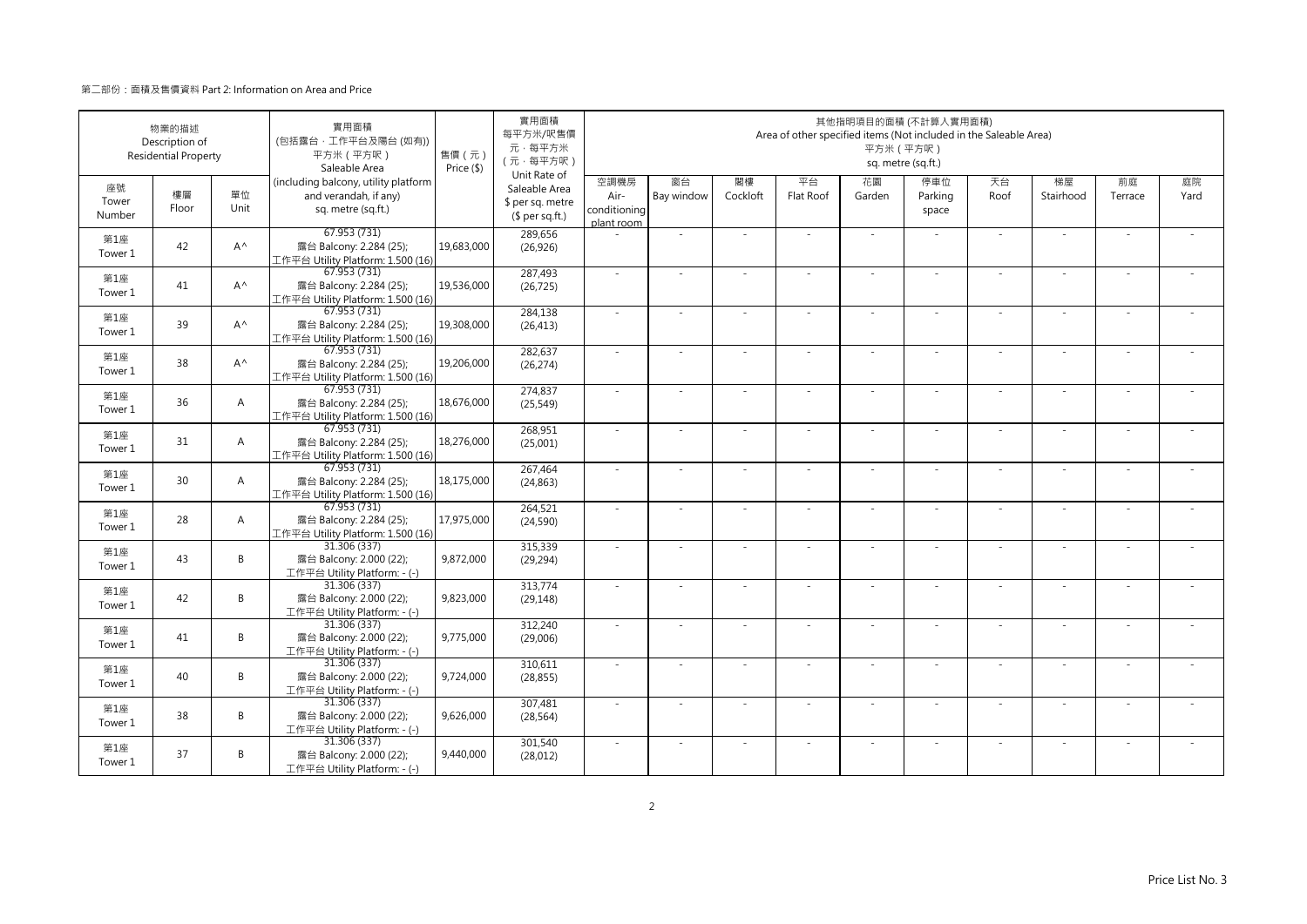|                       | 物業的描述<br>Description of<br><b>Residential Property</b> |            | 實用面積<br>(包括露台·工作平台及陽台(如有))<br>平方米 (平方呎)<br>Saleable Area                            | 售價 (元)<br>Price (\$) | 實用面積<br>每平方米/呎售價<br>元·每平方米<br>(元·每平方呎)                               |                                            |                  |                | Area of other specified items (Not included in the Saleable Area) | 平方米 (平方呎)    | 其他指明項目的面積 (不計算入實用面積)<br>sq. metre (sq.ft.) |            |                          |               |            |
|-----------------------|--------------------------------------------------------|------------|-------------------------------------------------------------------------------------|----------------------|----------------------------------------------------------------------|--------------------------------------------|------------------|----------------|-------------------------------------------------------------------|--------------|--------------------------------------------|------------|--------------------------|---------------|------------|
| 座號<br>Tower<br>Number | 樓層<br>Floor                                            | 單位<br>Unit | (including balcony, utility platform<br>and verandah, if any)<br>sq. metre (sq.ft.) |                      | Unit Rate of<br>Saleable Area<br>\$ per sq. metre<br>$$$ per sq.ft.) | 空調機房<br>Air-<br>conditioning<br>plant room | 窗台<br>Bay window | 閣樓<br>Cockloft | 平台<br>Flat Roof                                                   | 花園<br>Garden | 停車位<br>Parking<br>space                    | 天台<br>Roof | 梯屋<br>Stairhood          | 前庭<br>Terrace | 庭院<br>Yard |
| 第1座<br>Tower 1        | 36                                                     | B          | 31.306 (337)<br>露台 Balcony: 2.000 (22);<br>工作平台 Utility Platform: - (-)             | 9,391,000            | 299,974<br>(27, 866)                                                 |                                            | ×.               |                | $\sim$                                                            | ÷.           |                                            | $\sim$     | $\sim$                   |               |            |
| 第1座<br>Tower 1        | 33                                                     | B          | 31.306 (337)<br>露台 Balcony: 2.000 (22);<br>工作平台 Utility Platform: - (-)             | 9,295,000            | 296.908<br>(27, 582)                                                 | $\sim$                                     | $\sim$           | $\sim$         | ×                                                                 | ÷.           | $\sim$                                     | $\omega$   | $\bar{a}$                | $\sim$        |            |
| 第1座<br>Tower 1        | 32                                                     | B          | 31.306 (337)<br>露台 Balcony: 2.000 (22);<br>工作平台 Utility Platform: - (-)             | 9,246,000            | 295,343<br>(27, 436)                                                 | ×.                                         |                  |                |                                                                   | ÷,           |                                            | $\sim$     |                          |               |            |
| 第1座<br>Tower 1        | 31                                                     | B          | 31.306 (337)<br>露台 Balcony: 2.000 (22);<br>工作平台 Utility Platform: - (-)             | 9,197,000            | 293,778<br>(27, 291)                                                 | $\sim$                                     | $\sim$           |                | ÷,                                                                | ÷,           |                                            | $\sim$     | $\sim$                   |               |            |
| 第1座<br>Tower 1        | 29                                                     | B          | 31.306(337)<br>露台 Balcony: 2.000 (22);<br>工作平台 Utility Platform: - (-)              | 9,100,000            | 290,679<br>(27,003)                                                  | $\sim$                                     | ×.               |                | $\sim$                                                            | ÷.           | $\sim$                                     | ×.         | ×.                       |               |            |
| 第1座<br>Tower 1        | 27                                                     | B          | 31.306 (337)<br>露台 Balcony: 2.000 (22);<br>工作平台 Utility Platform: - (-)             | 8,872,000            | 283,396<br>(26, 326)                                                 | ×.                                         | ä,               |                | ÷,                                                                | ä,           |                                            | $\sim$     | $\sim$                   |               |            |
| 第1座<br>Tower 1        | 23                                                     | B          | 31.306 (337)<br>露台 Balcony: 2.000 (22);<br>工作平台 Utility Platform: - (-)             | 8,777,000            | 280,362<br>(26, 045)                                                 | $\sim$                                     | $\sim$           | $\sim$         | ÷.                                                                | ÷,           | $\sim$                                     | $\sim$     | $\bar{a}$                |               |            |
| 第1座<br>Tower 1        | 19                                                     | B          | 31.306 (337)<br>露台 Balcony: 2.000 (22);<br>工作平台 Utility Platform: - (-)             | 8,585,000            | 274,229<br>(25, 475)                                                 | $\sim$                                     | ä,               |                |                                                                   |              |                                            | ×.         | ä,                       |               |            |
| 第1座<br>Tower 1        | 42                                                     | D          | 42.945 (462)<br>露台 Balcony: 2.000 (22);<br>工作平台 Utility Platform: 1.500 (16)        | 12,029,000           | 280,102<br>(26, 037)                                                 | $\sim$                                     | $\sim$           |                | ÷.                                                                | ÷.           | $\sim$                                     | ×.         | $\sim$                   |               |            |
| 第1座<br>Tower 1        | 38                                                     | D          | 42.945 (462)<br>露台 Balcony: 2.000 (22);<br>工作平台 Utility Platform: 1.500 (16)        | 11,789,000           | 274,514<br>(25, 517)                                                 | $\sim$                                     | ×.               |                | $\sim$                                                            | ÷.           | $\sim$                                     | $\sim$     | ×.                       |               |            |
| 第1座<br>Tower 1        | 36                                                     | D          | 42.945 (462)<br>露台 Balcony: 2.000 (22);<br>工作平台 Utility Platform: 1.500 (16)        | 11,670,000           | 271,743<br>(25, 260)                                                 | ×.                                         | $\sim$           |                | $\sim$                                                            | $\sim$       |                                            | $\sim$     | $\sim$                   |               |            |
| 第1座<br>Tower 1        | 46                                                     | E          | 53.258 (573)<br>露台 Balcony: 2.000 (22);<br>工作平台 Utility Platform: 1.500 (16)        | 14,332,000           | 269,105<br>(25, 012)                                                 | ×.                                         | $\sim$           |                | $\sim$                                                            | ÷,           |                                            | $\sim$     | $\overline{\phantom{a}}$ |               |            |
| 第1座<br>Tower 1        | 42                                                     | E.         | 53.258 (573)<br>露台 Balcony: 2.000 (22);<br>工作平台 Utility Platform: 1.500 (16)        | 14,136,000           | 265,425<br>(24, 670)                                                 | $\sim$                                     | ä,               |                |                                                                   | ÷,           | $\sim$                                     | $\sim$     | ä,                       |               |            |
| 第1座<br>Tower 1        | 41                                                     | E          | 53.258 (573)<br>露台 Balcony: 2.000 (22);<br>工作平台 Utility Platform: 1.500 (16)        | 14,070,000           | 264,186<br>(24, 555)                                                 | ×.                                         | ×.               |                | $\sim$                                                            | ÷.           | $\sim$                                     | ×.         | $\sim$                   |               |            |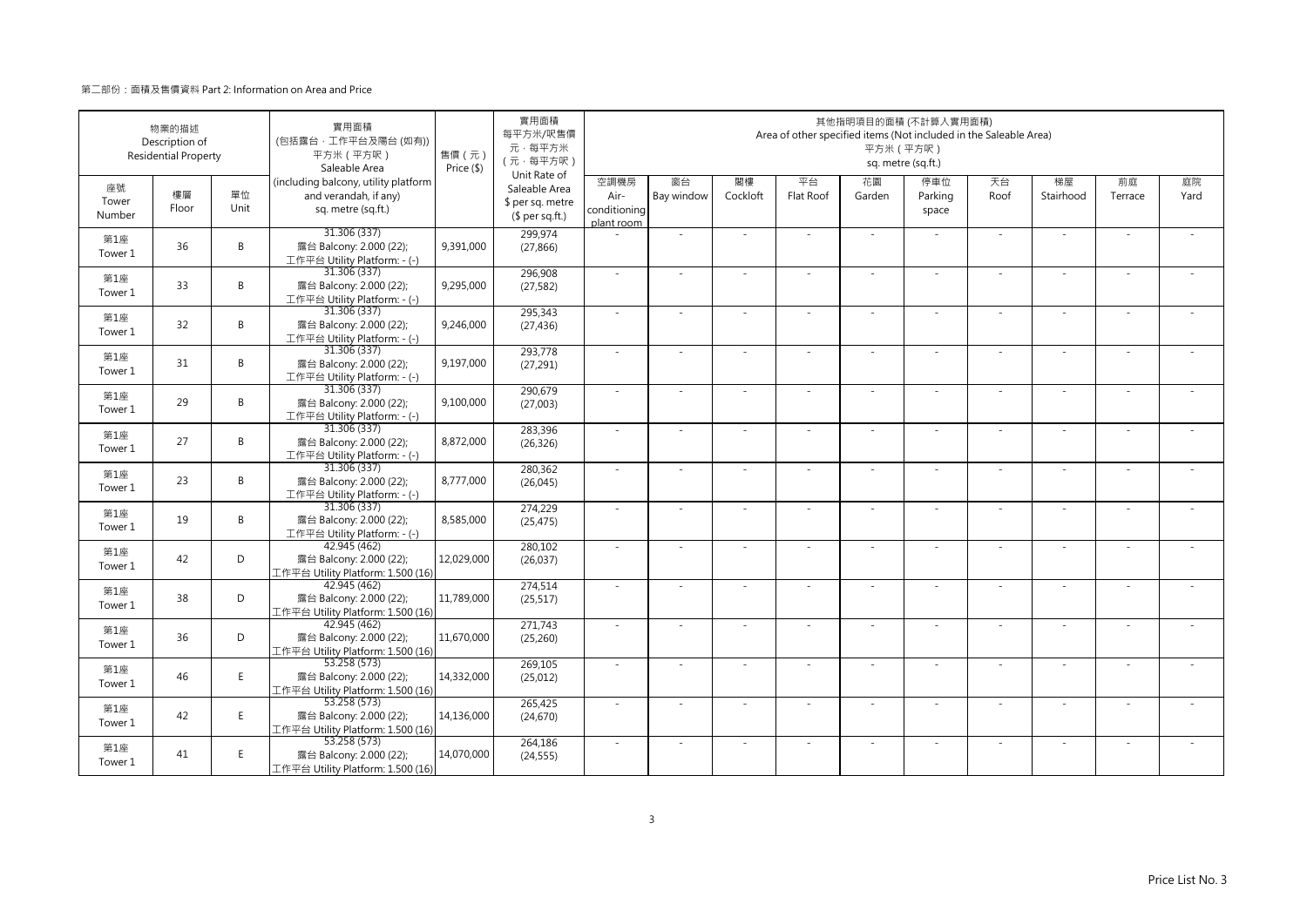|                       | 物業的描述<br>Description of<br><b>Residential Property</b> |            | 實用面積<br>(包括露台·工作平台及陽台(如有))<br>平方米 (平方呎)<br>Saleable Area                            | 售價 (元)<br>Price (\$) | 實用面積<br>每平方米/呎售價<br>元·每平方米<br>(元·每平方呎)<br>Unit Rate of |                                            |                  |                | Area of other specified items (Not included in the Saleable Area) | 平方米 (平方呎)    | 其他指明項目的面積 (不計算入實用面積)<br>sq. metre (sq.ft.) |            |                          |               |            |
|-----------------------|--------------------------------------------------------|------------|-------------------------------------------------------------------------------------|----------------------|--------------------------------------------------------|--------------------------------------------|------------------|----------------|-------------------------------------------------------------------|--------------|--------------------------------------------|------------|--------------------------|---------------|------------|
| 座號<br>Tower<br>Number | 樓層<br>Floor                                            | 單位<br>Unit | (including balcony, utility platform<br>and verandah, if any)<br>sq. metre (sq.ft.) |                      | Saleable Area<br>\$ per sq. metre<br>$$$ per sq.ft.)   | 空調機房<br>Air-<br>conditioning<br>plant room | 窗台<br>Bay window | 閣樓<br>Cockloft | 平台<br>Flat Roof                                                   | 花園<br>Garden | 停車位<br>Parking<br>space                    | 天台<br>Roof | 梯屋<br>Stairhood          | 前庭<br>Terrace | 庭院<br>Yard |
| 第1座<br>Tower 1        | 39                                                     | E          | 53.258 (573)<br>露台 Balcony: 2.000 (22);<br>工作平台 Utility Platform: 1.500 (16)        | 13,939,000           | 261,726<br>(24, 326)                                   |                                            | ×.               |                | $\sim$                                                            | ÷.           |                                            | $\sim$     | $\sim$                   |               |            |
| 第1座<br>Tower 1        | 38                                                     | E          | 53.258 (573)<br>露台 Balcony: 2.000 (22);<br>工作平台 Utility Platform: 1.500 (16)        | 13,873,000           | 260,487<br>(24, 211)                                   | $\sim$                                     | $\sim$           | $\sim$         | ×                                                                 | ÷.           | $\sim$                                     | $\omega$   | $\bar{a}$                | $\sim$        |            |
| 第1座<br>Tower 1        | 36                                                     | E          | 53.258 (573)<br>露台 Balcony: 2.000 (22);<br>工作平台 Utility Platform: 1.500 (16)        | 13,548,000           | 254,384<br>(23, 644)                                   | ×.                                         |                  |                |                                                                   | ÷,           |                                            | $\sim$     |                          |               |            |
| 第1座<br>Tower 1        | 42                                                     | F.         | 30.779 (331)<br>露台 Balcony: 2.000 (22);<br>工作平台 Utility Platform: - (-)             | 9,913,000            | 322,070<br>(29, 949)                                   | $\sim$                                     | $\sim$           |                | $\sim$                                                            | ÷,           | $\sim$                                     | $\sim$     | $\sim$                   |               |            |
| 第1座<br>Tower 1        | 41                                                     | F.         | 30.779 (331)<br>露台 Balcony: 2.000 (22);<br>工作平台 Utility Platform: - (-)             | 9,850,000            | 320,023<br>(29, 758)                                   | $\sim$                                     | ×.               |                | ÷.                                                                | ÷.           | $\sim$                                     | ×.         | ×.                       |               |            |
| 第1座<br>Tower 1        | 40                                                     | F          | 30.779 (331)<br>露台 Balcony: 2.000 (22);<br>工作平台 Utility Platform: - (-)             | 9,785,000            | 317,912<br>(29, 562)                                   | ×.                                         | ä,               |                | ÷,                                                                | ä,           |                                            | $\sim$     | $\sim$                   |               |            |
| 第1座<br>Tower 1        | 38                                                     | F.         | 30.779 (331)<br>露台 Balcony: 2.000 (22);<br>工作平台 Utility Platform: - (-)             | 9,658,000            | 313,785<br>(29, 178)                                   | $\sim$                                     | $\sim$           | $\sim$         | ÷.                                                                | ÷,           | $\sim$                                     | $\sim$     | $\sim$                   |               |            |
| 第1座<br>Tower 1        | 37                                                     | F          | 30.779 (331)<br>露台 Balcony: 2.000 (22);<br>工作平台 Utility Platform: - (-)             | 9,457,000            | 307,255<br>(28, 571)                                   | $\sim$                                     | ä,               |                |                                                                   |              |                                            | ×.         | ä,                       |               |            |
| 第1座<br>Tower 1        | 36                                                     | F.         | 30.779 (331)<br>露台 Balcony: 2.000 (22);<br>工作平台 Utility Platform: - (-)             | 9,395,000            | 305,241<br>(28, 384)                                   | $\sim$                                     | $\sim$           |                | ÷.                                                                | ÷.           | $\sim$                                     | ×.         | $\sim$                   |               |            |
| 第1座<br>Tower 1        | 33                                                     | F.         | 30.779 (331)<br>露台 Balcony: 2.000 (22);<br>工作平台 Utility Platform: - (-)             | 9,268,000            | 301,114<br>(28,000)                                    | $\sim$                                     | ×.               |                | $\sim$                                                            | ÷.           | $\sim$                                     | $\sim$     | ×.                       |               |            |
| 第1座<br>Tower 1        | 32                                                     | F.         | 30.779 (331)<br>露台 Balcony: 2.000 (22);<br>工作平台 Utility Platform: - (-)             | 9,204,000            | 299,035<br>(27, 807)                                   | $\sim$                                     | $\sim$           |                | $\sim$                                                            | $\sim$       |                                            | $\sim$     | $\sim$                   |               |            |
| 第1座<br>Tower 1        | 31                                                     | F.         | 30.779 (331)<br>露台 Balcony: 2.000 (22);<br>工作平台 Utility Platform: - (-)             | 9,142,000            | 297,021<br>(27, 619)                                   | ×.                                         | $\sim$           |                | $\sim$                                                            | ÷,           |                                            | $\sim$     | $\overline{\phantom{a}}$ |               |            |
| 第1座<br>Tower 1        | 29                                                     | F.         | 30.779 (331)<br>露台 Balcony: 2.000 (22);<br>工作平台 Utility Platform: - (-)             | 9,016,000            | 292,927<br>(27, 239)                                   | $\sim$                                     | ä,               |                |                                                                   | ÷,           | $\sim$                                     | $\sim$     | ä,                       |               |            |
| 第1座<br>Tower 1        | 27                                                     | F.         | 30.779 (331)<br>露台 Balcony: 2.000 (22);<br>工作平台 Utility Platform: - (-)             | 8,760,000            | 284,610<br>(26, 465)                                   | ×.                                         | ×.               |                | $\sim$                                                            | ÷.           | $\sim$                                     | ×.         | $\sim$                   |               |            |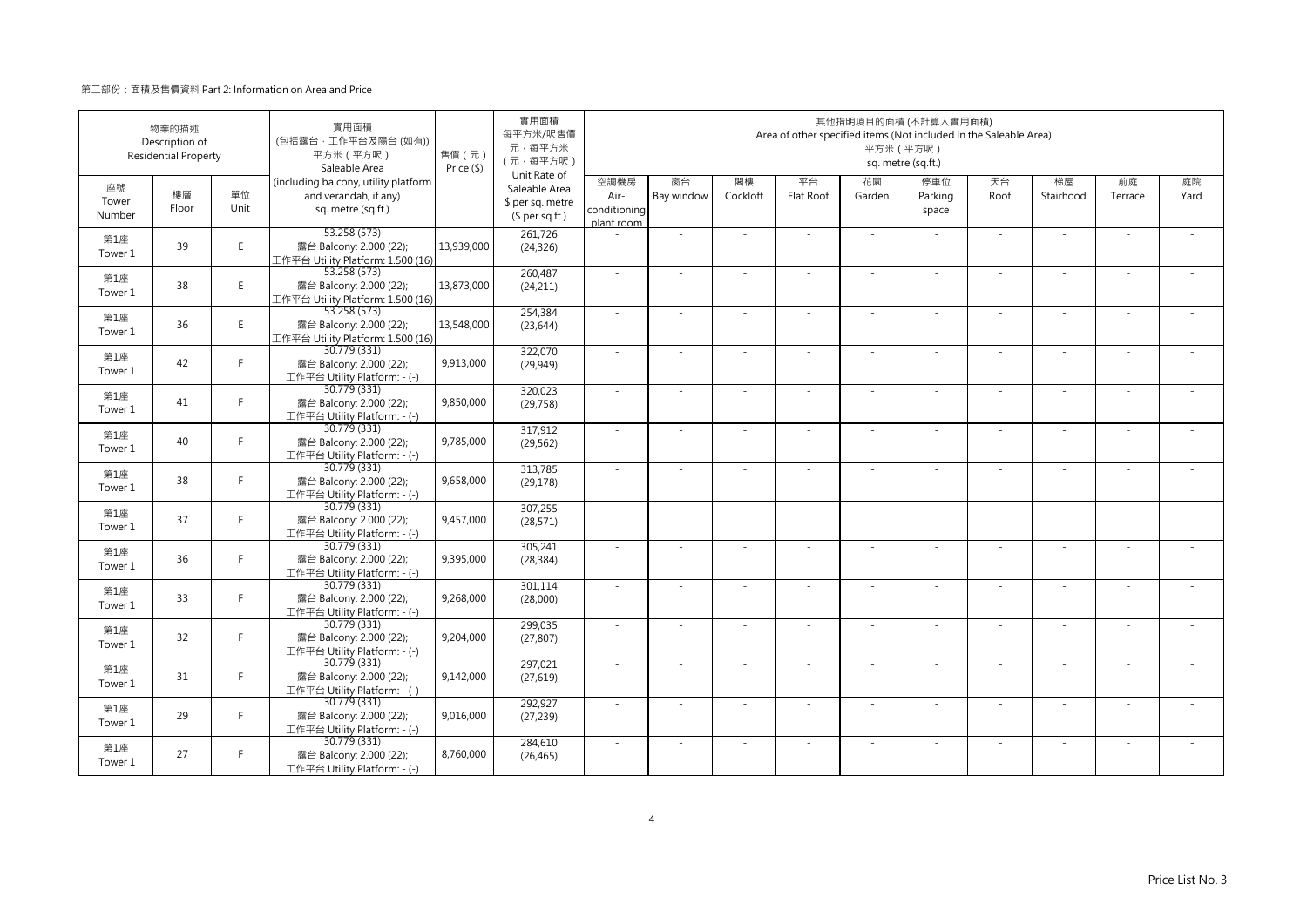|                       | 物業的描述<br>Description of<br><b>Residential Property</b> |                | 實用面積<br>(包括露台·工作平台及陽台(如有))<br>平方米 (平方呎)<br>Saleable Area                            | 售價 (元)<br>Price (\$) | 實用面積<br>每平方米/呎售價<br>元·每平方米<br>(元·每平方呎)<br>Unit Rate of |                                            |                  |                | Area of other specified items (Not included in the Saleable Area) | 平方米 (平方呎)    | 其他指明項目的面積 (不計算入實用面積)<br>sq. metre (sq.ft.) |            |                 |               |            |
|-----------------------|--------------------------------------------------------|----------------|-------------------------------------------------------------------------------------|----------------------|--------------------------------------------------------|--------------------------------------------|------------------|----------------|-------------------------------------------------------------------|--------------|--------------------------------------------|------------|-----------------|---------------|------------|
| 座號<br>Tower<br>Number | 樓層<br>Floor                                            | 單位<br>Unit     | (including balcony, utility platform<br>and verandah, if any)<br>sq. metre (sq.ft.) |                      | Saleable Area<br>\$ per sq. metre<br>$$$ per sq.ft.)   | 空調機房<br>Air-<br>conditioning<br>plant room | 窗台<br>Bay window | 閣樓<br>Cockloft | 平台<br>Flat Roof                                                   | 花園<br>Garden | 停車位<br>Parking<br>space                    | 天台<br>Roof | 梯屋<br>Stairhood | 前庭<br>Terrace | 庭院<br>Yard |
| 第1座<br>Tower 1        | 23                                                     | F              | 30.779 (331)<br>露台 Balcony: 2.000 (22);<br>工作平台 Utility Platform: - (-)             | 8,638,000            | 280,646<br>(26,097)                                    |                                            | ×.               |                | ÷.                                                                | $\sim$       |                                            | $\sim$     | $\sim$          |               |            |
| 第1座<br>Tower 1        | 19                                                     | F.             | 30.779 (331)<br>露台 Balcony: 2.000 (22);<br>工作平台 Utility Platform: - (-)             | 8,148,000            | 264,726<br>(24, 616)                                   | $\sim$                                     | ×.               | $\sim$         | $\sim$                                                            | ×.           | $\sim$                                     | $\sim$     | $\sim$          |               |            |
| 第1座<br>Tower 1        | 42                                                     | G              | 50.351 (542)<br>露台 Balcony: 2.000 (22);<br>工作平台 Utility Platform: 1.500 (16)        | 12,884,000           | 255,884<br>(23, 771)                                   | $\sim$                                     | ×.               |                | ÷.                                                                | ÷,           |                                            | $\sim$     | ÷.              |               |            |
| 第1座<br>Tower 1        | 38                                                     | G              | 50.351 (542)<br>露台 Balcony: 2.000 (22);<br>工作平台 Utility Platform: 1.500 (16)        | 12,617,000           | 250,581<br>(23, 279)                                   | ×.                                         | $\sim$           |                |                                                                   | ÷,           |                                            | $\sim$     | ٠               |               |            |
| 第1座<br>Tower 1        | 36                                                     | G              | 50.351 (542)<br>露台 Balcony: 2.000 (22);<br>工作平台 Utility Platform: 1.500 (16)        | 12,305,000           | 244,384<br>(22,703)                                    | $\sim$                                     | $\sim$           |                | $\overline{\phantom{a}}$                                          | $\sim$       | $\sim$                                     | $\sim$     | $\sim$          |               |            |
| 第1座<br>Tower 1        | 9                                                      | G              | 50.351 (542)<br>露台 Balcony: 2.000 (22);<br>工作平台 Utility Platform: 1.500 (16)        | 10,484,000           | 208,218<br>(19, 343)                                   |                                            |                  |                |                                                                   |              |                                            |            | ä,              |               |            |
| 第1座<br>Tower 1        | 46                                                     | H              | 52.803 (568)<br>露台 Balcony: 2.000 (22);<br>工作平台 Utility Platform: 1.500 (16)        | 13,648,000           | 258,470<br>(24, 028)                                   | $\sim$                                     | ×.               | $\sim$         | ÷.                                                                | ÷.           | $\sim$                                     | $\sim$     | $\sim$          | $\sim$        | $\sim$     |
| 第1座<br>Tower 1        | 42                                                     | H              | 52.803(568)<br>露台 Balcony: 2.000 (22);<br>工作平台 Utility Platform: 1.500 (16)         | 13,416,000           | 254,076<br>(23,620)                                    | $\sim$                                     |                  |                |                                                                   |              |                                            | $\sim$     |                 |               |            |
| 第1座<br>Tower 1        | 41                                                     | H              | 52.803 (568)<br>露台 Balcony: 2.000 (22);<br>工作平台 Utility Platform: 1.500 (16)        | 13,337,000           | 252,580<br>(23, 481)                                   | ×.                                         | ×.               |                | ÷.                                                                | ÷.           |                                            | $\sim$     | ×.              |               |            |
| 第1座<br>Tower 1        | 39                                                     | H              | 52.803 (568)<br>露台 Balcony: 2.000 (22);<br>工作平台 Utility Platform: 1.500 (16)        | 13,182,000           | 249,645<br>(23, 208)                                   | $\sim$                                     | ×.               |                | ÷.                                                                | ÷.           | $\sim$                                     | $\sim$     | $\sim$          |               |            |
| 第1座<br>Tower 1        | 38                                                     | H              | 52.803 (568)<br>露台 Balcony: 2.000 (22);<br>工作平台 Utility Platform: 1.500 (16)        | 13,104,000           | 248,168<br>(23,070)                                    | $\sim$                                     | ×.               |                | ÷.                                                                | ÷,           |                                            | ×.         | ×.              |               |            |
| 第1座<br>Tower 1        | 36                                                     | H              | 52.803 (568)<br>露台 Balcony: 2.000 (22);<br>工作平台 Utility Platform: 1.500 (16)        | 12,819,000           | 242,770<br>(22, 569)                                   | $\sim$                                     | $\sim$           | $\sim$         | ÷,                                                                | ÷,           | $\sim$                                     | $\sim$     | $\sim$          |               |            |
| 第3座<br>Tower 3        | 42                                                     | A              | 62.541 (673)<br>露台 Balcony: 2.204 (24);<br>工作平台 Utility Platform: 1.500 (16)        | 16,396,000           | 262,164<br>(24, 363)                                   | ×.                                         |                  |                |                                                                   |              |                                            |            |                 |               |            |
| 第3座<br>Tower 3        | 41                                                     | $\overline{A}$ | 62.541(673)<br>露台 Balcony: 2.204 (24);<br>工作平台 Utility Platform: 1.500 (16)         | 16,298,000           | 260,597<br>(24, 217)                                   | $\sim$                                     | $\sim$           |                | $\sim$                                                            | $\sim$       |                                            | ×.         | $\sim$          |               |            |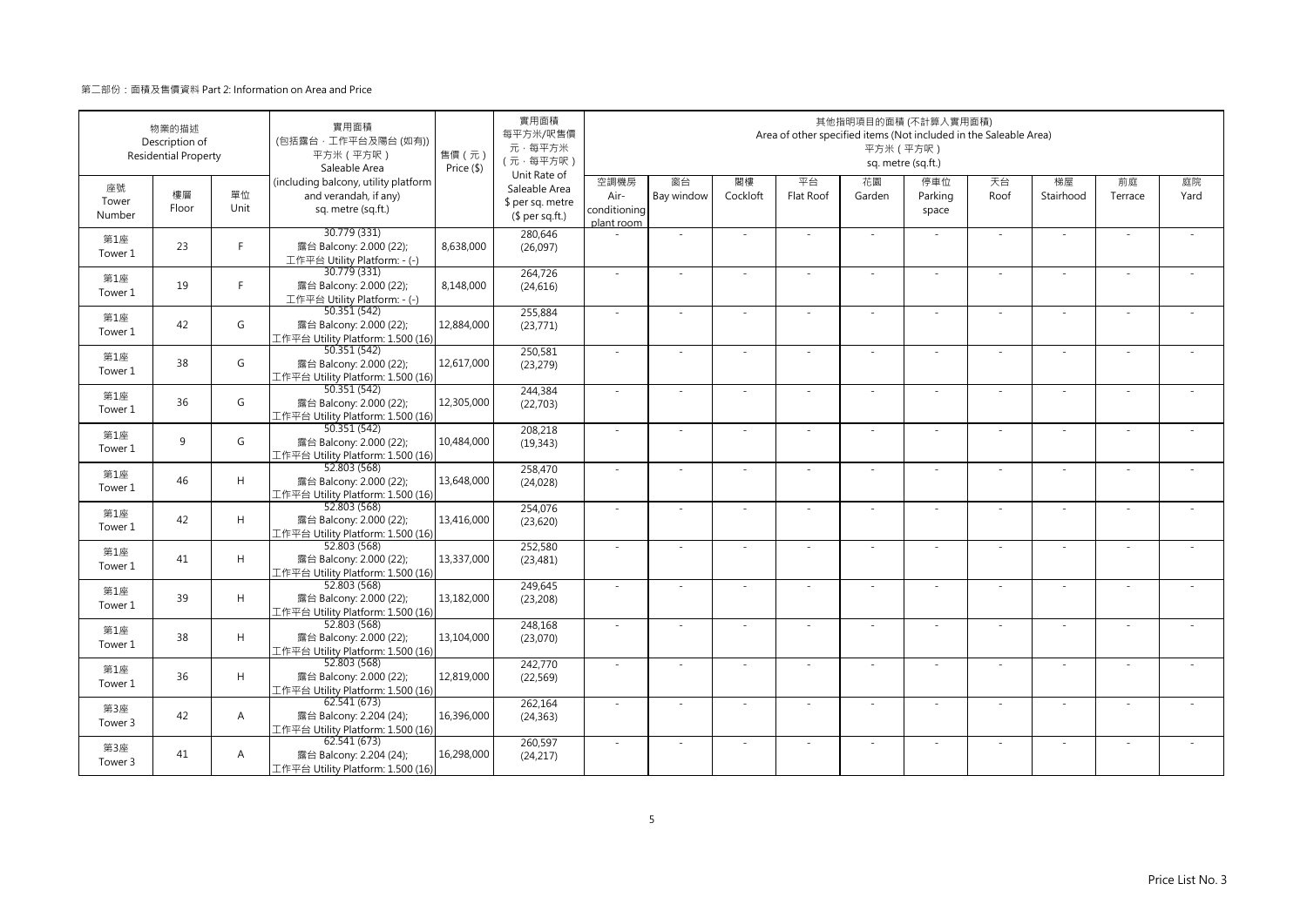|                       | 物業的描述<br>Description of<br><b>Residential Property</b> |                | 實用面積<br>(包括露台·工作平台及陽台(如有))<br>平方米 (平方呎)<br>Saleable Area                            | 售價 (元)<br>Price (\$) | 實用面積<br>每平方米/呎售價<br>元·每平方米<br>(元·每平方呎)                               |                                            |                  |                | Area of other specified items (Not included in the Saleable Area) | 平方米 (平方呎)    | 其他指明項目的面積 (不計算入實用面積)<br>sq. metre (sq.ft.) |            |                 |               |            |
|-----------------------|--------------------------------------------------------|----------------|-------------------------------------------------------------------------------------|----------------------|----------------------------------------------------------------------|--------------------------------------------|------------------|----------------|-------------------------------------------------------------------|--------------|--------------------------------------------|------------|-----------------|---------------|------------|
| 座號<br>Tower<br>Number | 樓層<br>Floor                                            | 單位<br>Unit     | (including balcony, utility platform<br>and verandah, if any)<br>sq. metre (sq.ft.) |                      | Unit Rate of<br>Saleable Area<br>\$ per sq. metre<br>$$$ per sq.ft.) | 空調機房<br>Air-<br>conditioning<br>plant room | 窗台<br>Bay window | 閣樓<br>Cockloft | 平台<br>Flat Roof                                                   | 花園<br>Garden | 停車位<br>Parking<br>space                    | 天台<br>Roof | 梯屋<br>Stairhood | 前庭<br>Terrace | 庭院<br>Yard |
| 第3座<br>Tower 3        | 39                                                     | $\overline{A}$ | 62.541 (673)<br>露台 Balcony: 2.204 (24);<br>工作平台 Utility Platform: 1.500 (16)        | 16,103,000           | 257,479<br>(23, 927)                                                 |                                            | ×.               |                |                                                                   | $\sim$       |                                            | $\sim$     | $\sim$          |               |            |
| 第3座<br>Tower 3        | 38                                                     | $\overline{A}$ | 62.541(673)<br>露台 Balcony: 2.204 (24);<br>工作平台 Utility Platform: 1.500 (16)         | 16,005,000           | 255,912<br>(23, 782)                                                 | $\sim$                                     | ×.               | $\sim$         | $\sim$                                                            | ×.           | $\sim$                                     | $\sim$     | $\sim$          |               |            |
| 第3座<br>Tower 3        | 36                                                     | $\overline{A}$ | 62.541(673)<br>露台 Balcony: 2.204 (24);<br>工作平台 Utility Platform: 1.500 (16)         | 15,585,000           | 249,197<br>(23, 158)                                                 | ×.                                         | ×.               |                | ÷.                                                                | ÷,           |                                            | $\sim$     | ÷.              |               |            |
| 第3座<br>Tower 3        | 42                                                     | B              | 47.604 (512)<br>露台 Balcony: 2.000 (22);<br>工作平台 Utility Platform: 1.500 (16)        | 12,973,000           | 272,519<br>(25, 338)                                                 | ×.                                         | $\sim$           |                |                                                                   | ÷,           |                                            | $\sim$     | ٠               |               |            |
| 第3座<br>Tower 3        | 38                                                     | B              | 47.604 (512)<br>露台 Balcony: 2.000 (22);<br>工作平台 Utility Platform: 1.500 (16)        | 12,672,000           | 266,196<br>(24, 750)                                                 | $\sim$                                     | $\sim$           |                | $\overline{\phantom{a}}$                                          | $\sim$       | $\sim$                                     | $\sim$     | ×.              |               |            |
| 第3座<br>Tower 3        | 36                                                     | B              | 47.604 (512)<br>露台 Balcony: 2.000 (22);<br>工作平台 Utility Platform: 1.500 (16)        | 12,522,000           | 263,045<br>(24, 457)                                                 |                                            |                  |                |                                                                   |              |                                            |            | ä,              |               |            |
| 第3座<br>Tower 3        | 42                                                     | $C^{\wedge}$   | 87.828 (945)<br>露台 Balcony: 3.105 (33);<br>工作平台 Utility Platform: 1.500 (16)        | 27,495,000           | 313,055<br>(29,095)                                                  | $\sim$                                     | ×.               | $\sim$         | ÷.                                                                | ÷.           | $\sim$                                     | $\sim$     | $\sim$          | $\sim$        | $\sim$     |
| 第3座<br>Tower 3        | 41                                                     | $C^{\wedge}$   | 87.828 (945)<br>露台 Balcony: 3.105 (33);<br>工作平台 Utility Platform: 1.500 (16)        | 27,306,000           | 310,903<br>(28, 895)                                                 | $\sim$                                     |                  |                |                                                                   |              |                                            | $\sim$     |                 |               |            |
| 第3座<br>Tower 3        | 39                                                     | $C^{\wedge}$   | 87.828 (945)<br>露台 Balcony: 3.105 (33);<br>工作平台 Utility Platform: 1.500 (16)        | 26,933,000           | 306,656<br>(28, 501)                                                 | $\sim$                                     | ×.               |                | ÷.                                                                | ä,           |                                            | $\sim$     | ×.              |               |            |
| 第3座<br>Tower 3        | 38                                                     | $C^{\wedge}$   | 87.828 (945)<br>露台 Balcony: 3.105 (33);<br>工作平台 Utility Platform: 1.500 (16)        | 26,746,000           | 304,527<br>(28, 303)                                                 | $\sim$                                     | $\sim$           |                | ÷.                                                                | ÷.           | $\sim$                                     | $\sim$     | $\sim$          |               |            |
| 第3座<br>Tower 3        | 36                                                     | $C^{\wedge}$   | 87.828 (945)<br>露台 Balcony: 3.105 (33);<br>工作平台 Utility Platform: 1.500 (16)        | 26,000,000           | 296,033<br>(27, 513)                                                 | $\sim$                                     | ×.               |                | ÷.                                                                | ÷.           |                                            | ×.         | ×.              |               |            |
| 第3座<br>Tower 3        | 31                                                     | $C^{\wedge}$   | 87.828 (945)<br>露台 Balcony: 3.105 (33);<br>工作平台 Utility Platform: 1.500 (16)        | 25,264,000           | 287,653<br>(26, 734)                                                 | $\sim$                                     | $\sim$           | $\sim$         | ÷,                                                                | ÷,           | $\sim$                                     | $\sim$     | $\sim$          |               |            |
| 第3座<br>Tower 3        | 30                                                     | $C^{\wedge}$   | 87.828 (945)<br>露台 Balcony: 3.105 (33);<br>工作平台 Utility Platform: 1.500 (16)        | 25,080,000           | 285,558<br>(26, 540)                                                 |                                            |                  |                |                                                                   |              |                                            |            |                 |               |            |
| 第3座<br>Tower 3        | 28                                                     | $C^{\wedge}$   | 87.828 (945)<br>露台 Balcony: 3.105 (33);<br>工作平台 Utility Platform: 1.500 (16)        | 24,711,000           | 281,357<br>(26, 149)                                                 | $\sim$                                     | $\sim$           |                | $\sim$                                                            | $\sim$       |                                            | ×.         | $\sim$          |               |            |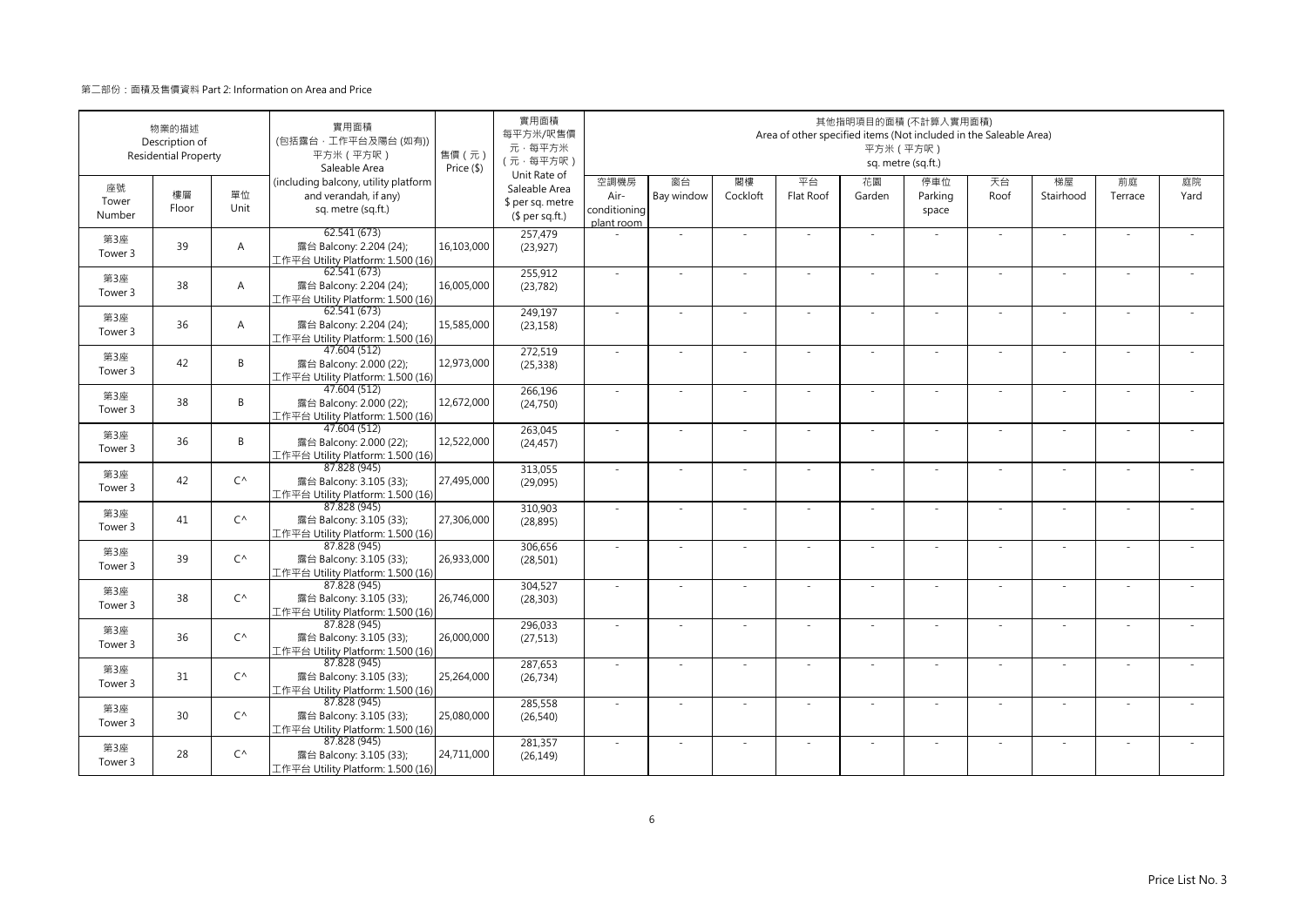|                       | 物業的描述<br>Description of<br><b>Residential Property</b> |              | 實用面積<br>(包括露台·工作平台及陽台(如有))<br>平方米 (平方呎)<br>Saleable Area                            | 售價 (元)<br>Price (\$) | 實用面積<br>每平方米/呎售價<br>元·每平方米<br>(元·每平方呎)                               |                                            |                  |                | Area of other specified items (Not included in the Saleable Area) | 平方米 (平方呎)    | 其他指明項目的面積 (不計算入實用面積)<br>sq. metre (sq.ft.) |            |                 |               |            |
|-----------------------|--------------------------------------------------------|--------------|-------------------------------------------------------------------------------------|----------------------|----------------------------------------------------------------------|--------------------------------------------|------------------|----------------|-------------------------------------------------------------------|--------------|--------------------------------------------|------------|-----------------|---------------|------------|
| 座號<br>Tower<br>Number | 樓層<br>Floor                                            | 單位<br>Unit   | (including balcony, utility platform<br>and verandah, if any)<br>sq. metre (sq.ft.) |                      | Unit Rate of<br>Saleable Area<br>\$ per sq. metre<br>$$$ per sq.ft.) | 空調機房<br>Air-<br>conditioning<br>plant room | 窗台<br>Bay window | 閣樓<br>Cockloft | 平台<br>Flat Roof                                                   | 花園<br>Garden | 停車位<br>Parking<br>space                    | 天台<br>Roof | 梯屋<br>Stairhood | 前庭<br>Terrace | 庭院<br>Yard |
| 第3座<br>Tower 3        | 18                                                     | $C^{\wedge}$ | 87.828 (945)<br>露台 Balcony: 3.105 (33);<br>工作平台 Utility Platform: 1.500 (16)        | 22,906,000           | 260,805<br>(24, 239)                                                 |                                            | ×.               |                |                                                                   | ÷.           |                                            | $\sim$     | $\sim$          |               |            |
| 第3座<br>Tower 3        | 42                                                     | D            | 62.862 (677)<br>露台 Balcony: 3.275 (35);<br>工作平台 Utility Platform: 1.500 (16)        | 18,131,000           | 288,425<br>(26, 781)                                                 | $\sim$                                     | $\sim$           | $\sim$         | $\sim$                                                            | ×.           | $\sim$                                     | $\sim$     | $\sim$          |               |            |
| 第3座<br>Tower 3        | 41                                                     | D            | 62.862 (677)<br>露台 Balcony: 3.275 (35);<br>工作平台 Utility Platform: 1.500 (16)        | 18,036,000           | 286,914<br>(26, 641)                                                 | $\sim$                                     | ×.               |                | ÷.                                                                | ÷.           |                                            | ×.         | J.              |               |            |
| 第3座<br>Tower 3        | 39                                                     | D            | 62.862 (677)<br>露台 Balcony: 3.275 (35);<br>工作平台 Utility Platform: 1.500 (16)        | 17,846,000           | 283,892<br>(26, 360)                                                 | $\sim$                                     | ä,               |                |                                                                   |              |                                            | ×.         | ×.              |               |            |
| 第3座<br>Tower 3        | 38                                                     | D            | 62.862 (677)<br>露台 Balcony: 3.275 (35);<br>工作平台 Utility Platform: 1.500 (16)        | 17,752,000           | 282,396<br>(26, 222)                                                 | $\sim$                                     | ×.               |                | ÷.                                                                | ä,           | $\sim$                                     | $\sim$     | $\sim$          |               |            |
| 第3座<br>Tower 3        | 36                                                     | D            | 62.862 (677)<br>露台 Balcony: 3.275 (35);<br>工作平台 Utility Platform: 1.500 (16)        | 17,313,000           | 275,413<br>(25, 573)                                                 | ×.                                         | $\sim$           |                | ÷,                                                                | ä,           |                                            | $\sim$     | $\sim$          |               |            |
| 第3座<br>Tower 3        | 31                                                     | D            | 62.862(677)<br>露台 Balcony: 3.275 (35);<br>工作平台 Utility Platform: 1.500 (16)         | 16,940,000           | 269,479<br>(25,022)                                                  | $\sim$                                     | $\sim$           | $\sim$         | ×                                                                 | ÷.           | $\sim$                                     | $\sim$     | $\bar{a}$       | $\sim$        |            |
| 第3座<br>Tower 3        | 30                                                     | D            | 62.862(677)<br>露台 Balcony: 3.275 (35);<br>工作平台 Utility Platform: 1.500 (16)         | 16,848,000           | 268,016<br>(24, 886)                                                 | $\sim$                                     |                  |                |                                                                   |              |                                            | $\sim$     |                 |               |            |
| 第3座<br>Tower 3        | 28                                                     | D            | 62.862(677)<br>露台 Balcony: 3.275 (35);<br>工作平台 Utility Platform: 1.500 (16)         | 16,662,000           | 265,057<br>(24, 612)                                                 | ×.                                         | $\sim$           |                |                                                                   |              |                                            | $\sim$     | $\sim$          |               |            |
| 第3座<br>Tower 3        | 43                                                     | E.           | 32.285 (348)<br>露台 Balcony: 2.000 (22);<br>工作平台 Utility Platform: 1.500 (16)        | 10,158,000           | 314,635<br>(29, 190)                                                 | $\sim$                                     | ×.               |                | ÷.                                                                | ÷.           | $\sim$                                     | $\sim$     | ×.              |               |            |
| 第3座<br>Tower 3        | 42                                                     | E.           | 32.285 (348)<br>露台 Balcony: 2.000 (22);<br>工作平台 Utility Platform: 1.500 (16)        | 10,106,000           | 313,025<br>(29,040)                                                  |                                            |                  |                |                                                                   |              |                                            |            |                 |               |            |
| 第3座<br>Tower 3        | 41                                                     | E            | 32.285 (348)<br>露台 Balcony: 2.000 (22);<br>工作平台 Utility Platform: 1.500 (16)        | 10,056,000           | 311,476<br>(28, 897)                                                 | ×.                                         | ×.               |                | $\sim$                                                            | ÷.           | $\sim$                                     | ×.         | ×.              |               |            |
| 第3座<br>Tower 3        | 40                                                     | E            | 32.285 (348)<br>露台 Balcony: 2.000 (22);<br>工作平台 Utility Platform: 1.500 (16)        | 10,005,000           | 309,896<br>(28, 750)                                                 | $\sim$                                     | ÷,               |                |                                                                   | ٠            |                                            | $\sim$     | ÷,              |               |            |
| 第3座<br>Tower 3        | 38                                                     | E.           | 32.285 (348)<br>露台 Balcony: 2.000 (22);<br>工作平台 Utility Platform: 1.500 (16)        | 9,903,000            | 306,737<br>(28, 457)                                                 |                                            |                  |                |                                                                   |              |                                            | $\sim$     | J,              |               |            |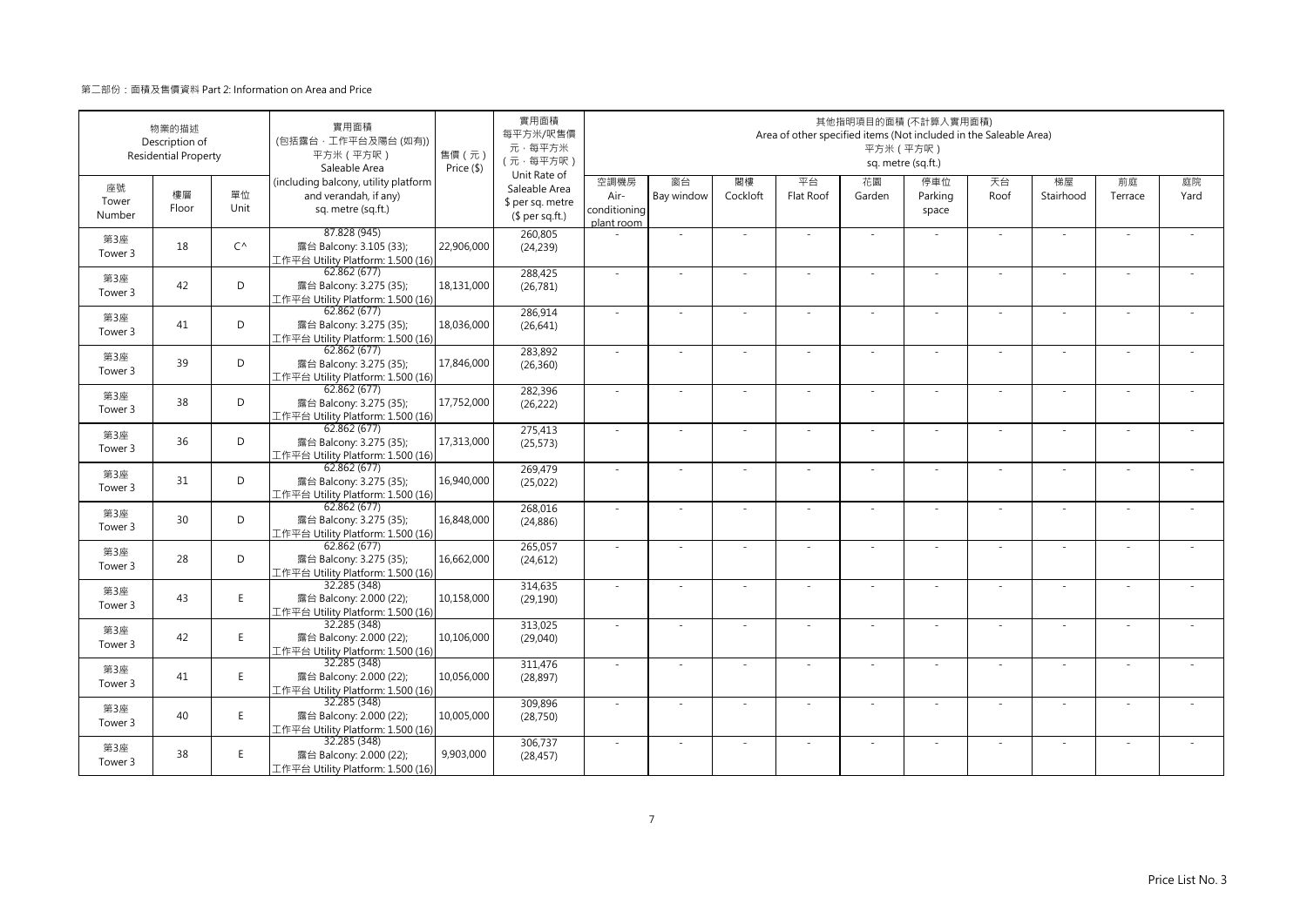|                       | 物業的描述<br>Description of<br><b>Residential Property</b> |            | 實用面積<br>(包括露台·工作平台及陽台(如有))<br>平方米 (平方呎)<br>Saleable Area                            | 售價(元)<br>Price (\$) | 實用面積<br>每平方米/呎售價<br>元·每平方米<br>(元·每平方呎)                               |                                            |                          |                | Area of other specified items (Not included in the Saleable Area) | 其他指明項目的面積 (不計算入實用面積)<br>平方米 (平方呎) | sq. metre (sq.ft.)      |            |                          |               |            |
|-----------------------|--------------------------------------------------------|------------|-------------------------------------------------------------------------------------|---------------------|----------------------------------------------------------------------|--------------------------------------------|--------------------------|----------------|-------------------------------------------------------------------|-----------------------------------|-------------------------|------------|--------------------------|---------------|------------|
| 座號<br>Tower<br>Number | 樓層<br>Floor                                            | 單位<br>Unit | (including balcony, utility platform<br>and verandah, if any)<br>sq. metre (sq.ft.) |                     | Unit Rate of<br>Saleable Area<br>\$ per sq. metre<br>$$$ per sq.ft.) | 空調機房<br>Air-<br>conditioning<br>plant room | 窗台<br>Bay window         | 閣樓<br>Cockloft | 平台<br>Flat Roof                                                   | 花園<br>Garden                      | 停車位<br>Parking<br>space | 天台<br>Roof | 梯屋<br>Stairhood          | 前庭<br>Terrace | 庭院<br>Yard |
| 第3座<br>Tower 3        | 37                                                     | E.         | 32.285 (348)<br>露台 Balcony: 2.000 (22);<br>工作平台 Utility Platform: 1.500 (16)        | 9,713,000           | 300,852<br>(27, 911)                                                 |                                            | ×.                       |                |                                                                   | $\sim$                            |                         | $\sim$     | $\sim$                   |               |            |
| 第3座<br>Tower 3        | 36                                                     | E          | 32.285 (348)<br>露台 Balcony: 2.000 (22);<br>工作平台 Utility Platform: 1.500 (16)        | 9,663,000           | 299,303<br>(27, 767)                                                 | $\sim$                                     | $\sim$                   | $\sim$         | ÷.                                                                | ×.                                | $\sim$                  | $\sim$     | $\sim$                   | $\sim$        |            |
| 第3座<br>Tower 3        | 33                                                     | E          | 32.285 (348)<br>露台 Balcony: 2.000 (22);<br>工作平台 Utility Platform: 1.500 (16)        | 9,563,000           | 296,206<br>(27, 480)                                                 | $\sim$                                     | ÷,                       |                | ÷.                                                                | $\sim$                            |                         | $\sim$     | ä,                       |               |            |
| 第3座<br>Tower 3        | 32                                                     | E          | 32.285 (348)<br>露台 Balcony: 2.000 (22);<br>工作平台 Utility Platform: 1.500 (16)        | 9,512,000           | 294,626<br>(27, 333)                                                 | ÷.                                         | ä,                       |                |                                                                   |                                   |                         | $\sim$     | J.                       |               |            |
| 第3座<br>Tower 3        | 31                                                     | E.         | 32.285 (348)<br>露台 Balcony: 2.000 (22);<br>工作平台 Utility Platform: 1.500 (16)        | 9,463,000           | 293,108<br>(27, 193)                                                 | $\sim$                                     | $\sim$                   |                | ÷.                                                                | ×.                                | $\sim$                  | $\sim$     | $\sim$                   | $\sim$        |            |
| 第3座<br>Tower 3        | 29                                                     | E          | 32.285 (348)<br>露台 Balcony: 2.000 (22);<br>工作平台 Utility Platform: 1.500 (16)        | 9,363,000           | 290,011<br>(26,905)                                                  | ×.                                         | $\overline{\phantom{a}}$ |                |                                                                   | $\overline{\phantom{a}}$          |                         | $\sim$     | $\overline{\phantom{a}}$ |               |            |
| 第3座<br>Tower 3        | 27                                                     | E          | 32.285 (348)<br>露台 Balcony: 2.000 (22);<br>工作平台 Utility Platform: 1.500 (16)        | 9,130,000           | 282.794<br>(26, 236)                                                 | $\sim$                                     | ×.                       | $\sim$         | $\overline{\phantom{a}}$                                          | ×.                                | $\sim$                  | ×.         | ×.                       |               |            |
| 第3座<br>Tower 3        | 23                                                     | E.         | 32.285 (348)<br>露台 Balcony: 2.000 (22);<br>工作平台 Utility Platform: 1.500 (16)        | 9,031,000           | 279,727<br>(25, 951)                                                 | ÷.                                         | ä,                       |                |                                                                   | ä,                                |                         | $\sim$     | ä,                       |               |            |
| 第3座<br>Tower 3        | 19                                                     | E          | 32.285 (348)<br>露台 Balcony: 2.000 (22);<br>工作平台 Utility Platform: 1.500 (16)        | 8,833,000           | 273,595<br>(25, 382)                                                 | ×.                                         | ×.                       |                |                                                                   |                                   |                         | $\sim$     | ä,                       |               |            |
| 第3座<br>Tower 3        | 43                                                     | F.         | 32.184 (346)<br>露台 Balcony: 2.000 (22);<br>工作平台 Utility Platform: 1.500 (16)        | 10,117,000          | 314,349<br>(29, 240)                                                 | $\sim$                                     | $\sim$                   | $\sim$         | ×.                                                                | ×.                                | $\sim$                  | $\sim$     | $\sim$                   | $\sim$        |            |
| 第3座<br>Tower 3        | 42                                                     | F.         | 32.184 (346)<br>露台 Balcony: 2.000 (22);<br>工作平台 Utility Platform: 1.500 (16)        | 10,065,000          | 312,733<br>(29,090)                                                  | $\sim$                                     | $\sim$                   |                |                                                                   |                                   |                         | $\sim$     | ÷,                       |               |            |
| 第3座<br>Tower 3        | 41                                                     | F.         | 32.184 (346)<br>露台 Balcony: 2.000 (22);<br>工作平台 Utility Platform: 1.500 (16)        | 10,015,000          | 311,179<br>(28, 945)                                                 | $\sim$                                     | ×.                       |                | ÷.                                                                | $\sim$                            | $\sim$                  | ×.         | ×,                       |               |            |
| 第3座<br>Tower 3        | 40                                                     | F.         | 32.184 (346)<br>露台 Balcony: 2.000 (22);<br>工作平台 Utility Platform: 1.500 (16)        | 9,964,000           | 309,595<br>(28, 798)                                                 | ×.                                         | ÷,                       |                |                                                                   | ٠                                 |                         | $\sim$     | ÷                        |               |            |
| 第3座<br>Tower 3        | 38                                                     | F.         | 32.184 (346)<br>露台 Balcony: 2.000 (22);<br>工作平台 Utility Platform: 1.500 (16)        | 9,864,000           | 306,488<br>(28, 509)                                                 | ×.                                         |                          |                |                                                                   |                                   |                         | $\sim$     | ÷,                       |               |            |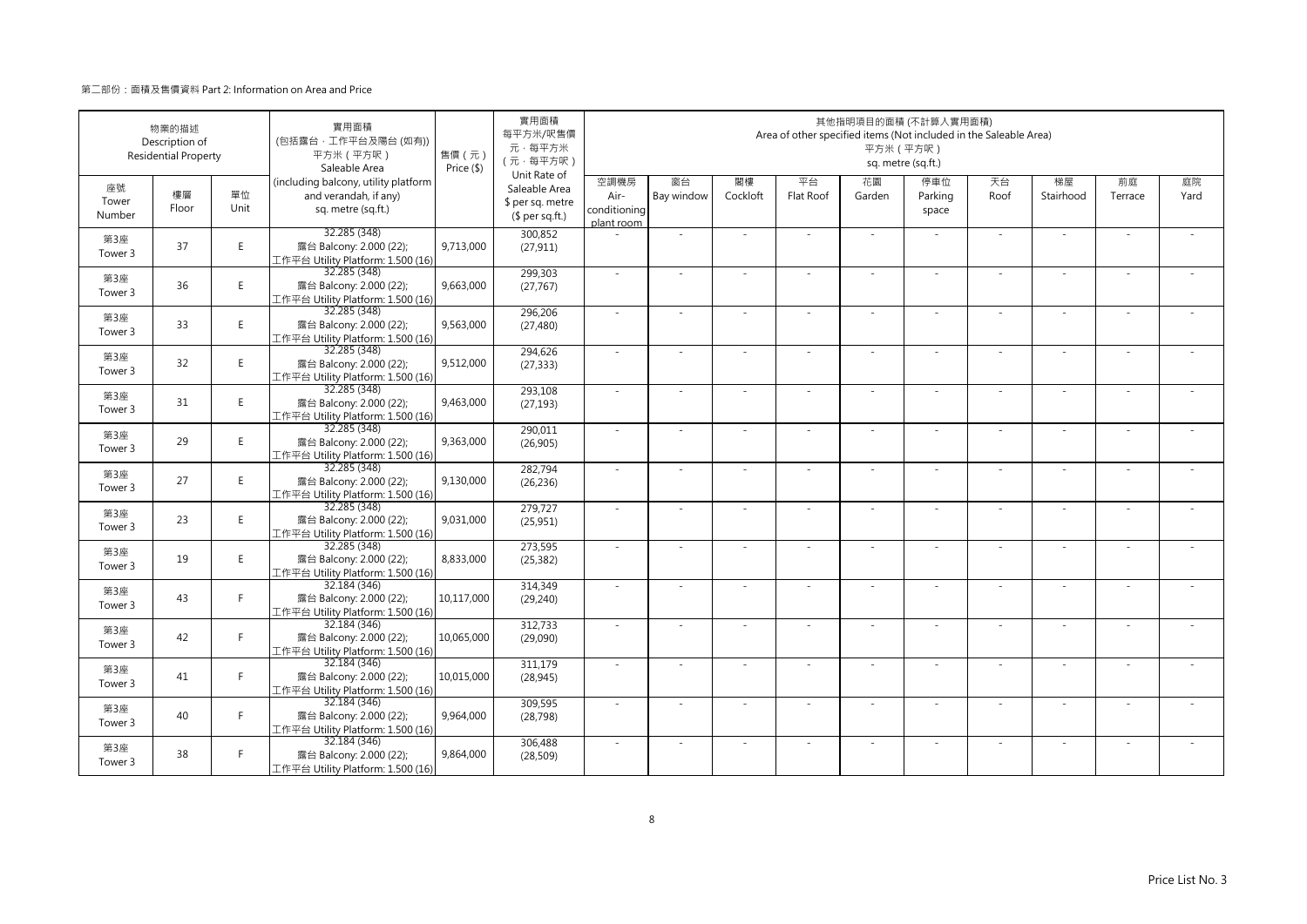|                       | 物業的描述<br>Description of<br><b>Residential Property</b> |            | 實用面積<br>(包括露台·工作平台及陽台(如有))<br>平方米 (平方呎)<br>Saleable Area                            | 售價 (元)<br>Price (\$) | 實用面積<br>每平方米/呎售價<br>元·每平方米<br>(元·每平方呎)<br>Unit Rate of |                                            |                  |                | Area of other specified items (Not included in the Saleable Area) | 平方米 (平方呎)    | 其他指明項目的面積 (不計算入實用面積)<br>sq. metre (sq.ft.) |            |                 |               |            |
|-----------------------|--------------------------------------------------------|------------|-------------------------------------------------------------------------------------|----------------------|--------------------------------------------------------|--------------------------------------------|------------------|----------------|-------------------------------------------------------------------|--------------|--------------------------------------------|------------|-----------------|---------------|------------|
| 座號<br>Tower<br>Number | 樓層<br>Floor                                            | 單位<br>Unit | (including balcony, utility platform<br>and verandah, if any)<br>sq. metre (sq.ft.) |                      | Saleable Area<br>\$ per sq. metre<br>$$$ per sq.ft.)   | 空調機房<br>Air-<br>conditioning<br>plant room | 窗台<br>Bay window | 閣樓<br>Cockloft | 平台<br>Flat Roof                                                   | 花園<br>Garden | 停車位<br>Parking<br>space                    | 天台<br>Roof | 梯屋<br>Stairhood | 前庭<br>Terrace | 庭院<br>Yard |
| 第3座<br>Tower 3        | 37                                                     | F          | 32.184 (346)<br>露台 Balcony: 2.000 (22);<br>工作平台 Utility Platform: 1.500 (16)        | 9,673,000            | 300,553<br>(27, 957)                                   |                                            | ×.               |                | ÷.                                                                | $\sim$       |                                            | $\sim$     | $\sim$          |               |            |
| 第3座<br>Tower 3        | 36                                                     | F.         | 32.184 (346)<br>露台 Balcony: 2.000 (22);<br>工作平台 Utility Platform: 1.500 (16)        | 9,624,000            | 299,031<br>(27, 815)                                   | $\sim$                                     | ×.               | $\sim$         | $\sim$                                                            | ×.           | $\sim$                                     | $\sim$     | $\sim$          |               |            |
| 第3座<br>Tower 3        | 33                                                     | F.         | 32.184 (346)<br>露台 Balcony: 2.000 (22);<br>工作平台 Utility Platform: 1.500 (16)        | 9,524,000            | 295,923<br>(27, 526)                                   | ×.                                         | ×.               |                | ÷.                                                                | ÷,           |                                            | $\sim$     | ÷.              |               |            |
| 第3座<br>Tower 3        | 32                                                     | F.         | 32.184 (346)<br>露台 Balcony: 2.000 (22);<br>工作平台 Utility Platform: 1.500 (16)        | 9,473,000            | 294,339<br>(27, 379)                                   | ×.                                         | $\sim$           |                |                                                                   | ÷,           |                                            | $\sim$     | ٠               |               |            |
| 第3座<br>Tower 3        | 31                                                     | F.         | 32.184 (346)<br>露台 Balcony: 2.000 (22);<br>工作平台 Utility Platform: 1.500 (16)        | 9,425,000            | 292,847<br>(27, 240)                                   | $\sim$                                     | $\sim$           |                | $\overline{\phantom{a}}$                                          | $\sim$       | $\sim$                                     | $\sim$     | $\sim$          |               |            |
| 第3座<br>Tower 3        | 29                                                     | F.         | 32.184 (346)<br>露台 Balcony: 2.000 (22);<br>工作平台 Utility Platform: 1.500 (16)        | 9,324,000            | 289,709<br>(26, 948)                                   |                                            |                  |                |                                                                   |              |                                            |            | ä,              |               |            |
| 第3座<br>Tower 3        | 27                                                     | F.         | 32.184 (346)<br>露台 Balcony: 2.000 (22);<br>工作平台 Utility Platform: 1.500 (16)        | 9,092,000            | 282,501<br>(26, 277)                                   | $\sim$                                     | ×.               | $\sim$         | ÷.                                                                | ÷.           | $\sim$                                     | $\sim$     | $\sim$          | $\sim$        | $\sim$     |
| 第3座<br>Tower 3        | 23                                                     | F.         | 32.184 (346)<br>露台 Balcony: 2.000 (22);<br>工作平台 Utility Platform: 1.500 (16)        | 8,993,000            | 279,425<br>(25,991)                                    | $\sim$                                     |                  |                |                                                                   |              |                                            | $\sim$     |                 |               |            |
| 第3座<br>Tower 3        | 19                                                     | F.         | 32.184 (346)<br>露台 Balcony: 2.000 (22);<br>工作平台 Utility Platform: 1.500 (16)        | 8,798,000            | 273,366<br>(25, 428)                                   | ×.                                         | ×.               |                | ÷,                                                                | ä,           |                                            | $\sim$     | ×.              |               |            |
| 第3座<br>Tower 3        | 43                                                     | G          | 32.232 (347)<br>露台 Balcony: 2.000 (22);<br>工作平台 Utility Platform: 1.500 (16)        | 10,137,000           | 314,501<br>(29, 213)                                   | $\sim$                                     | ×.               |                | ÷.                                                                | ÷.           | $\sim$                                     | $\sim$     | $\sim$          |               |            |
| 第3座<br>Tower 3        | 42                                                     | G          | 32.232 (347)<br>露台 Balcony: 2.000 (22);<br>工作平台 Utility Platform: 1.500 (16)        | 10,085,000           | 312,888<br>(29,063)                                    | $\sim$                                     | ×.               |                | J.                                                                | ä,           |                                            | ×.         | ÷,              |               |            |
| 第3座<br>Tower 3        | 41                                                     | G          | 32.232 (347)<br>露台 Balcony: 2.000 (22);<br>工作平台 Utility Platform: 1.500 (16)        | 10,036,000           | 311,368<br>(28, 922)                                   | $\sim$                                     | $\sim$           | $\sim$         | ÷,                                                                | ÷,           | $\sim$                                     | $\sim$     | $\sim$          |               |            |
| 第3座<br>Tower 3        | 40                                                     | G          | 32.232 (347)<br>露台 Balcony: 2.000 (22);<br>工作平台 Utility Platform: 1.500 (16)        | 9,985,000            | 309,785<br>(28, 775)                                   |                                            |                  |                |                                                                   |              |                                            |            |                 |               |            |
| 第3座<br>Tower 3        | 38                                                     | G          | 32.232(347)<br>露台 Balcony: 2.000 (22);<br>工作平台 Utility Platform: 1.500 (16)         | 9,883,000            | 306,621<br>(28, 481)                                   | $\sim$                                     | $\sim$           |                | $\sim$                                                            | $\sim$       |                                            | ×.         | $\sim$          |               |            |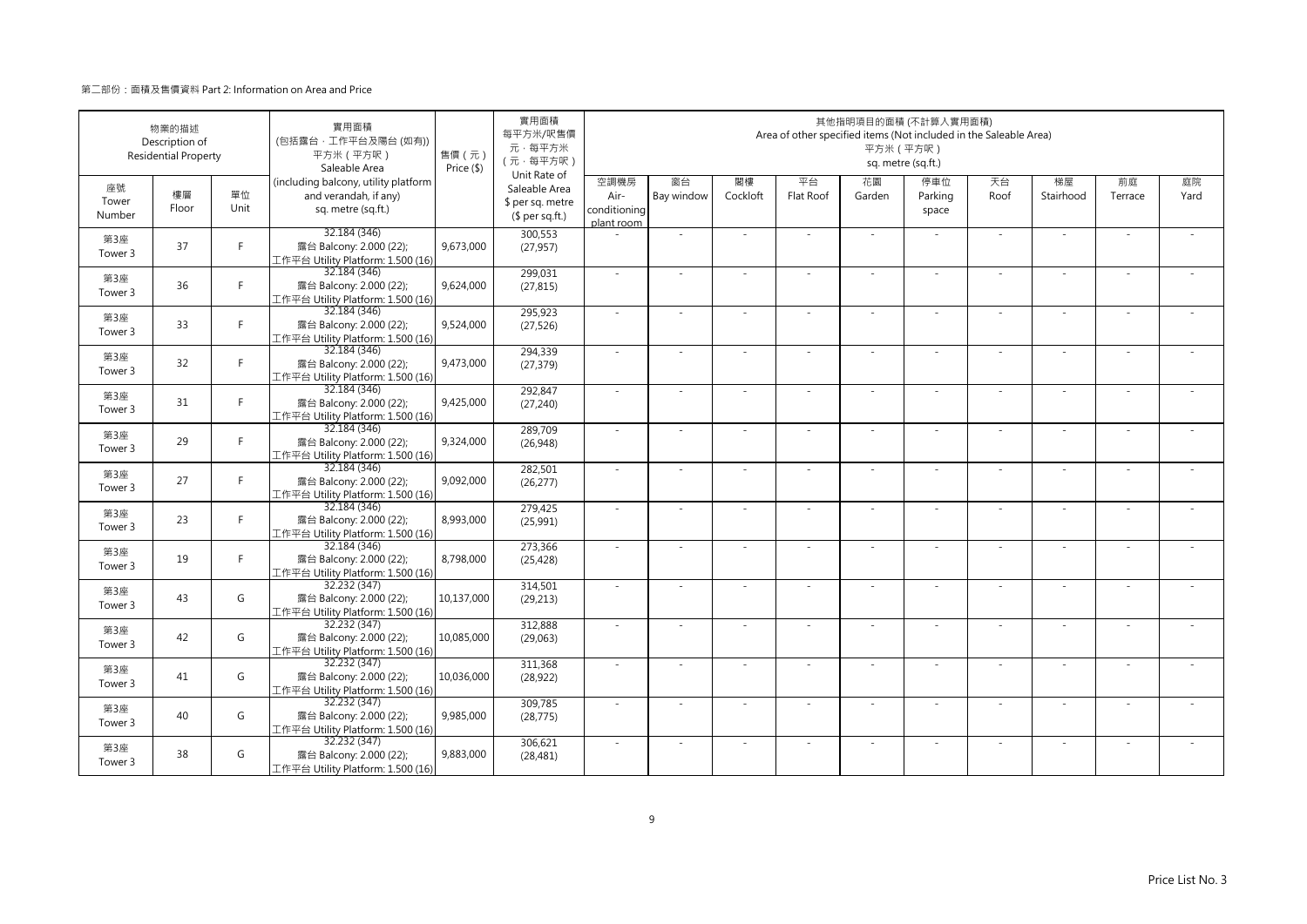|                       | 物業的描述<br>Description of<br><b>Residential Property</b> |              | 實用面積<br>(包括露台·工作平台及陽台 (如有))<br>平方米 (平方呎)<br>Saleable Area                           | 售價 (元)<br>Price (\$) | 實用面積<br>每平方米/呎售價<br>元·每平方米<br>(元·每平方呎)                               |                                            |                  |                | Area of other specified items (Not included in the Saleable Area) | 平方米 (平方呎)    | 其他指明項目的面積 (不計算入實用面積)<br>sq. metre (sq.ft.) |            |                 |               |            |
|-----------------------|--------------------------------------------------------|--------------|-------------------------------------------------------------------------------------|----------------------|----------------------------------------------------------------------|--------------------------------------------|------------------|----------------|-------------------------------------------------------------------|--------------|--------------------------------------------|------------|-----------------|---------------|------------|
| 座號<br>Tower<br>Number | 樓層<br>Floor                                            | 單位<br>Unit   | (including balcony, utility platform<br>and verandah, if any)<br>sq. metre (sq.ft.) |                      | Unit Rate of<br>Saleable Area<br>\$ per sq. metre<br>$$$ per sq.ft.) | 空調機房<br>Air-<br>conditioning<br>plant room | 窗台<br>Bay window | 閣樓<br>Cockloft | 平台<br>Flat Roof                                                   | 花園<br>Garden | 停車位<br>Parking<br>space                    | 天台<br>Roof | 梯屋<br>Stairhood | 前庭<br>Terrace | 庭院<br>Yard |
| 第3座<br>Tower 3        | 37                                                     | G            | 32.232 (347)<br>露台 Balcony: 2.000 (22);<br>工作平台 Utility Platform: 1.500 (16)        | 9,692,000            | 300,695<br>(27, 931)                                                 |                                            | ä,               |                |                                                                   | ä,           |                                            | ×.         | ä,              |               |            |
| 第3座<br>Tower 3        | 36                                                     | G            | 32.232 (347)<br>露台 Balcony: 2.000 (22);<br>工作平台 Utility Platform: 1.500 (16)        | 9,644,000            | 299,206<br>(27, 793)                                                 | ×.                                         | $\sim$           |                | ÷.                                                                | ÷.           | $\sim$                                     | ×.         | $\sim$          |               |            |
| 第3座<br>Tower 3        | 33                                                     | G            | 32.232 (347)<br>露台 Balcony: 2.000 (22);<br>工作平台 Utility Platform: 1.500 (16)        | 9,543,000            | 296,072<br>(27, 501)                                                 | ×.                                         |                  |                |                                                                   |              |                                            |            |                 |               |            |
| 第3座<br>Tower 3        | 32                                                     | G            | 32.232 (347)<br>露台 Balcony: 2.000 (22);<br>工作平台 Utility Platform: 1.500 (16)        | 9,493,000            | 294,521<br>(27, 357)                                                 | $\sim$                                     | $\sim$           |                |                                                                   | ÷,           |                                            | $\sim$     | $\sim$          |               |            |
| 第3座<br>Tower 3        | 31                                                     | G            | 32.232 (347)<br>露台 Balcony: 2.000 (22);<br>工作平台 Utility Platform: 1.500 (16)        | 9,443,000            | 292,970<br>(27, 213)                                                 | $\sim$                                     | $\sim$           |                | $\overline{\phantom{a}}$                                          | ÷.           | $\sim$                                     | $\sim$     | $\sim$          |               |            |
| 第3座<br>Tower 3        | 29                                                     | G            | 32.232 (347)<br>露台 Balcony: 2.000 (22);<br>工作平台 Utility Platform: 1.500 (16)        | 9,344,000            | 289,898<br>(26, 928)                                                 |                                            |                  |                |                                                                   |              |                                            | $\sim$     | ä,              |               |            |
| 第3座<br>Tower 3        | 27                                                     | G            | 32.232 (347)<br>露台 Balcony: 2.000 (22);<br>工作平台 Utility Platform: 1.500 (16)        | 9,110,000            | 282,638<br>(26, 254)                                                 | $\sim$                                     | $\sim$           |                | ÷.                                                                | ÷.           | $\sim$                                     | ×.         | ×.              |               |            |
| 第3座<br>Tower 3        | 23                                                     | G            | 32.232 (347)<br>露台 Balcony: 2.000 (22);<br>工作平台 Utility Platform: 1.500 (16)        | 9,012,000            | 279,598<br>(25, 971)                                                 |                                            |                  |                |                                                                   |              |                                            |            |                 |               |            |
| 第3座<br>Tower 3        | 19                                                     | G            | 32.232 (347)<br>露台 Balcony: 2.000 (22);<br>工作平台 Utility Platform: 1.500 (16)        | 8,816,000            | 273,517<br>(25, 406)                                                 | ×.                                         | $\sim$           |                |                                                                   | ÷,           |                                            | $\sim$     | $\sim$          |               |            |
| 第3座<br>Tower 3        | 42                                                     | $H^{\wedge}$ | 70.108 (755)<br>露台 Balcony: 2.422 (26);<br>工作平台 Utility Platform: 1.500 (16)        | 20,572,000           | 293,433<br>(27, 248)                                                 | $\sim$                                     | $\sim$           | $\sim$         | ÷.                                                                | ÷.           | $\sim$                                     | $\sim$     | $\sim$          | $\sim$        |            |
| 第3座<br>Tower 3        | 41                                                     | $H^{\wedge}$ | 70.108 (755)<br>露台 Balcony: 2.422 (26);<br>工作平台 Utility Platform: 1.500 (16)        | 20,482,000           | 292,149<br>(27, 128)                                                 |                                            |                  |                |                                                                   |              |                                            |            |                 |               |            |
| 第3座<br>Tower 3        | 39                                                     | H            | 70.108 (755)<br>露台 Balcony: 2.422 (26);<br>工作平台 Utility Platform: 1.500 (16)        | 20,299,000           | 289,539<br>(26, 886)                                                 | $\sim$                                     | $\sim$           |                | $\overline{\phantom{a}}$                                          | ÷.           | $\sim$                                     | $\sim$     | $\sim$          |               |            |
| 第3座<br>Tower 3        | 38                                                     | H            | 70.108 (755)<br>露台 Balcony: 2.422 (26);<br>工作平台 Utility Platform: 1.500 (16)        | 20,210,000           | 288,270<br>(26, 768)                                                 | $\sim$                                     |                  |                |                                                                   | ٠            |                                            | $\sim$     | ÷,              |               |            |
| 第3座<br>Tower 3        | 36                                                     | H            | 70.108 (755)<br>露台 Balcony: 2.422 (26);<br>工作平台 Utility Platform: 1.500 (16)        | 19,550,000           | 278,855<br>(25, 894)                                                 |                                            |                  |                |                                                                   |              |                                            | $\sim$     | J,              |               |            |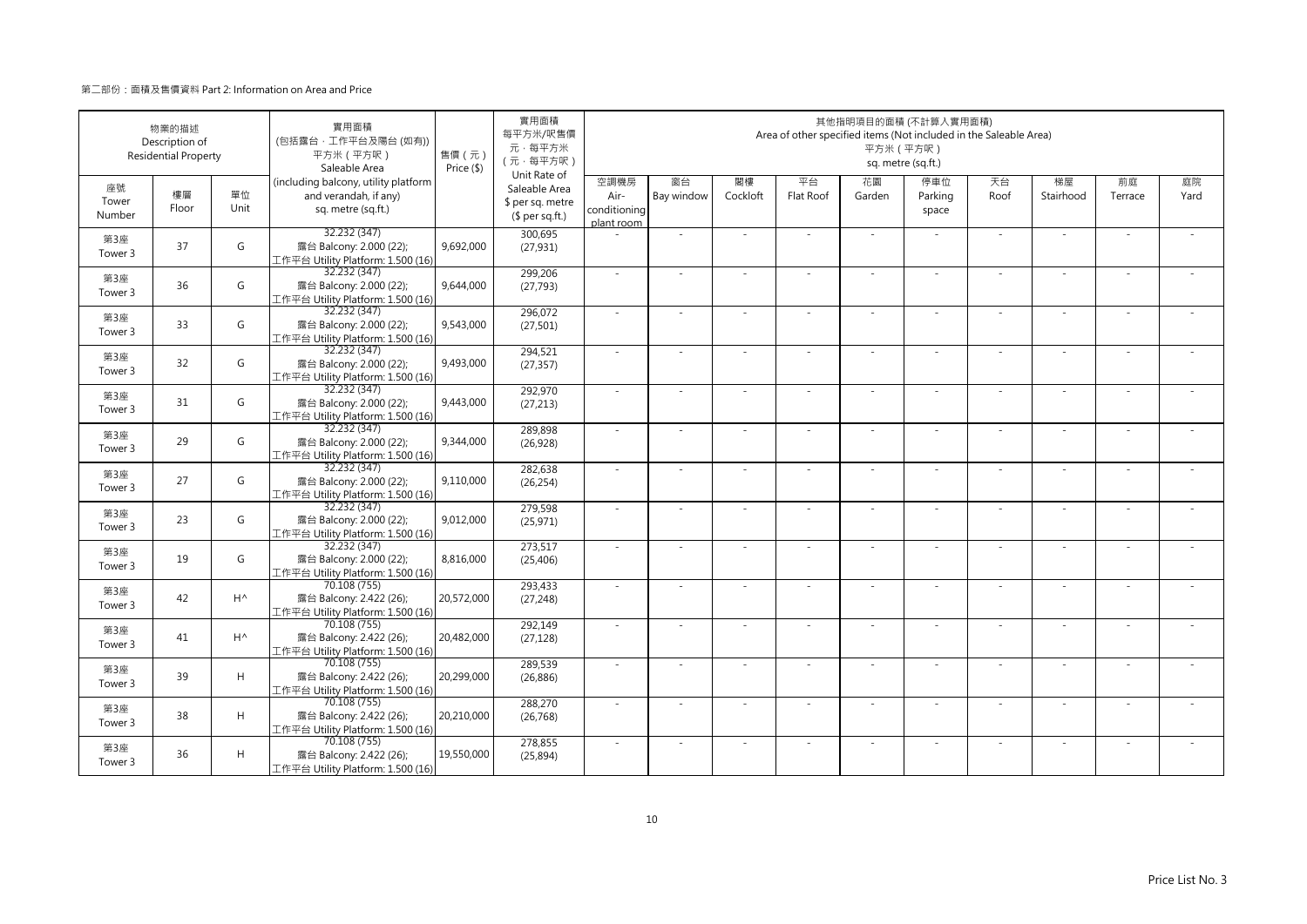| 物業的描述<br>Description of<br><b>Residential Property</b> |             |            | 實用面積<br>(包括露台·工作平台及陽台(如有))<br>平方米 (平方呎)<br>Saleable Area                            | 售價 (元)<br>Price (\$) | 實用面積<br>每平方米/呎售價<br>元·每平方米<br>(元·每平方呎)                               | 其他指明項目的面積 (不計算入實用面積)<br>Area of other specified items (Not included in the Saleable Area)<br>平方米 (平方呎)<br>sq. metre (sq.ft.) |                          |                |                 |              |                         |            |                          |               |            |
|--------------------------------------------------------|-------------|------------|-------------------------------------------------------------------------------------|----------------------|----------------------------------------------------------------------|------------------------------------------------------------------------------------------------------------------------------|--------------------------|----------------|-----------------|--------------|-------------------------|------------|--------------------------|---------------|------------|
| 座號<br>Tower<br>Number                                  | 樓層<br>Floor | 單位<br>Unit | (including balcony, utility platform<br>and verandah, if any)<br>sq. metre (sq.ft.) |                      | Unit Rate of<br>Saleable Area<br>\$ per sq. metre<br>$$$ per sq.ft.) | 空調機房<br>Air-<br>conditioning<br>plant room                                                                                   | 窗台<br>Bay window         | 閣樓<br>Cockloft | 平台<br>Flat Roof | 花園<br>Garden | 停車位<br>Parking<br>space | 天台<br>Roof | 梯屋<br>Stairhood          | 前庭<br>Terrace | 庭院<br>Yard |
| 第3座<br>Tower 3                                         | 31          | H          | 70.108 (755)<br>露台 Balcony: 2.422 (26);<br>工作平台 Utility Platform: 1.500 (16)        | 19,196,000           | 273,806<br>(25, 425)                                                 |                                                                                                                              | ٠                        |                |                 |              |                         | $\sim$     |                          |               |            |
| 第3座<br>Tower 3                                         | 30          | H          | 70.108 (755)<br>露台 Balcony: 2.422 (26);<br>工作平台 Utility Platform: 1.500 (16)        | 19,108,000           | 272,551<br>(25, 309)                                                 |                                                                                                                              |                          |                |                 |              |                         |            | ٠                        | ٠             |            |
| 第3座<br>Tower 3                                         | 28          | H          | 70.108 (755)<br>露台 Balcony: 2.422 (26);<br>工作平台 Utility Platform: 1.500 (16)        | 18,930,000           | 270.012<br>(25,073)                                                  |                                                                                                                              |                          |                |                 |              |                         |            |                          |               |            |
| 第3座<br>Tower 3                                         | 46          |            | 51.308 (552)<br>露台 Balcony: 2.000 (22);<br>工作平台 Utility Platform: 1.500 (16)        | 13,576,000           | 264,598<br>(24, 594)                                                 |                                                                                                                              |                          |                |                 |              |                         |            |                          |               |            |
| 第3座<br>Tower 3                                         | 42          |            | 51.308 (552)<br>露台 Balcony: 2.000 (22);<br>工作平台 Utility Platform: 1.500 (16)        | 13,345,000           | 260,096<br>(24, 176)                                                 | $\sim$                                                                                                                       | $\overline{\phantom{a}}$ |                |                 |              |                         |            | $\overline{\phantom{a}}$ |               |            |
| 第3座<br>Tower 3                                         | 38          |            | 51.308 (552)<br>露台 Balcony: 2.000 (22);<br>工作平台 Utility Platform: 1.500 (16)        | 13,037,000           | 254,093<br>(23, 618)                                                 |                                                                                                                              |                          |                |                 |              |                         |            |                          |               |            |
| 第3座<br>Tower 3                                         | 36          |            | 51.308 (552)<br>露台 Balcony: 2.000 (22);<br>工作平台 Utility Platform: 1.500 (16)        | 12,700,000           | 247,525<br>(23,007)                                                  | $\sim$                                                                                                                       |                          |                |                 | ٠            |                         |            | ٠                        | ٠             |            |
| 第3座<br>Tower 3                                         | 9           |            | 51.308 (552)<br>露台 Balcony: 2.000 (22);<br>工作平台 Utility Platform: 1.500 (16)        | 10,712,000           | 208,778<br>(19, 406)                                                 |                                                                                                                              |                          |                |                 |              |                         |            |                          |               |            |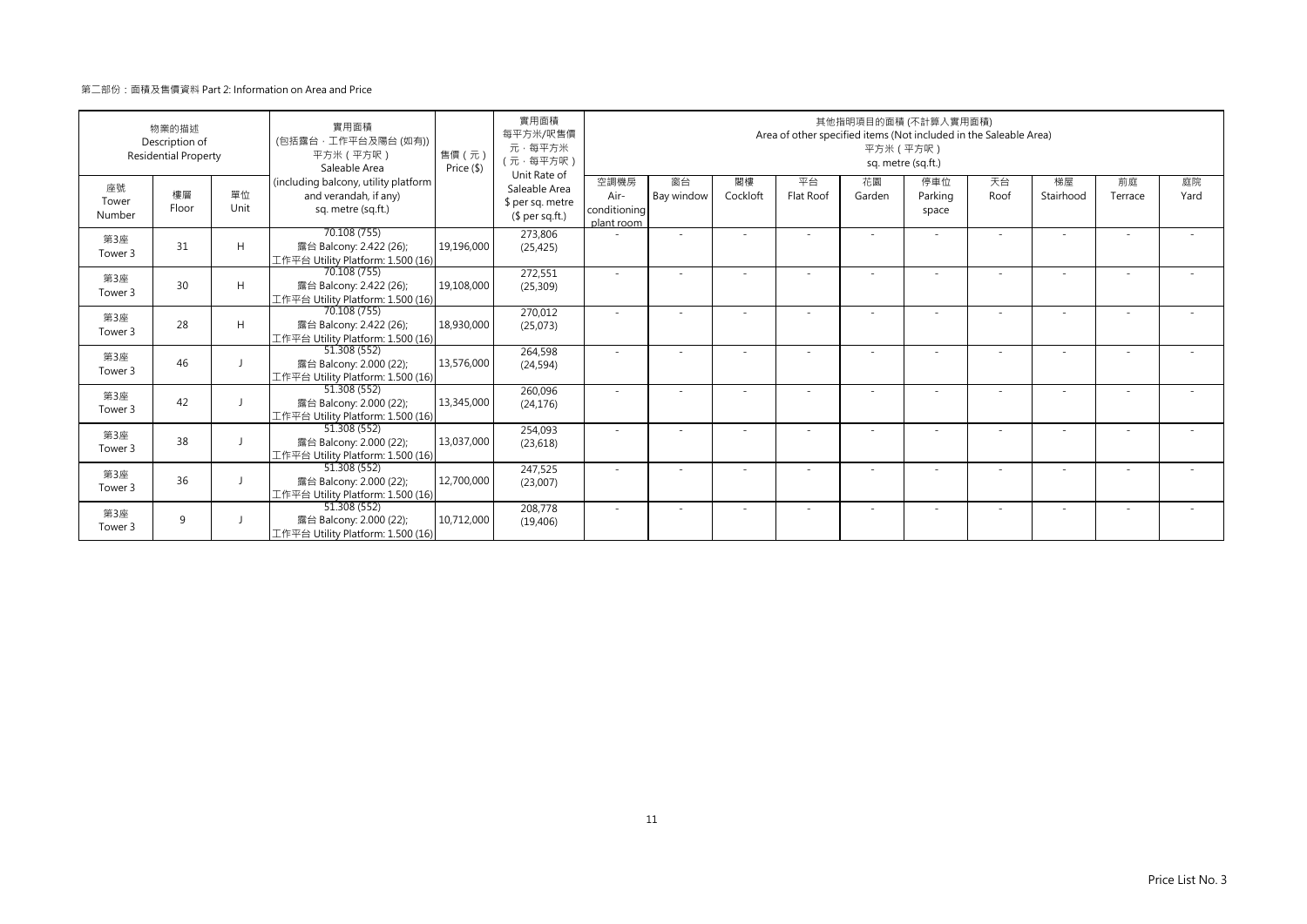# 第三部份:其他資料 **Part 3: Other Information**

- (1) 準買家應參閱發展項目的售樓說明書,以了解該發展項目的資料。 Prospective purchasers are advised to refer to the sales brochure for the Development for information on the Development.
- (2) 根據《一手住宅物業銷售條例》第 52(1)條及第 53(2)及(3)條, According to sections 52(1) and 53(2) and (3) of the Residential Properties (First-hand Sales) Ordinance, –

#### 第 52(1)條 / Section 52(1)

在某人就指明住宅物業與擁有人訂立臨時買賣合約時,該人須向擁有人支付售價的 5%的臨時訂金。 A preliminary deposit of 5% of the purchase price is payable by a person to the owner on entering into a preliminary agreement for sale and purchase in respect of the specified residential property with the owner.

#### 第 53(2)條 / Section 53(2)

如某人於某日期訂立臨時買賣合約,並於該日期後的5個工作日內,就有關住宅物業簽立買賣合約,則擁有人必須在該日期後的8個工作日内,簽立該買賣合約。 If a person executes an agreement for sale and purchase in respect of the residential property within 5 working days after the date on which the person enters into the preliminary agreement for sale and purchase, the owner execute the agreement for sale and purchase within 8 working days after that date.

#### 第 53(3)條 / Section 53(3)

如某人於某日期訂立臨時買賣合約時,但沒有於該日期後的 5 個工作日内,就有關住宅物業簽立買賣合約,則 –(i) 該臨時合約即告終止;(ii) 有關的臨時訂金即予沒收;及 (iii) 擁有人不得就該人沒有簽立買賣合約而 針對該人提出進一步申索。

If a person does not execute an agreement for sale and purchase in respect of the residential property within 5 working days after the date on which the person enters into the preliminary agreement for sale and purchase- ( preliminary agreement is terminated; (ii) the preliminary deposit is forfeited; and (iii) the owner does not have any further claim against the person for the failure.

(3) 實用面積及屬該住宅物業其他指明項目的面積是按《一手住宅物業銷售條例》第 8 條及附表二第 2 部的計算得出的。

The saleable area and area of other specified items of the residential property are calculated in accordance with section 8 and Part 2 of Schedule 2 to the Residential Properties (First-hand Sales) Ordinance.

(4) 註:『售價』指本價單第二部份中所列之住宅物業的售價,而『樓價』指臨時買賣合約中訂明的住宅物業的實際售價。因應不同支付條款及/或相關折扣(如有)按售價計算得出之價目,皆以向下捨位到最接近的千位 數作為樓價。

Note: "Price" means the price of the residential property set out in Part 2 of this price list, and "purchase price" means the actual price of the residential property set out in the preliminary agreement for sale and purc obtained after applying the relevant terms of payment and/or applicable discounts (if any) on the Price will be rounded down to the nearest thousand to determine the purchase price.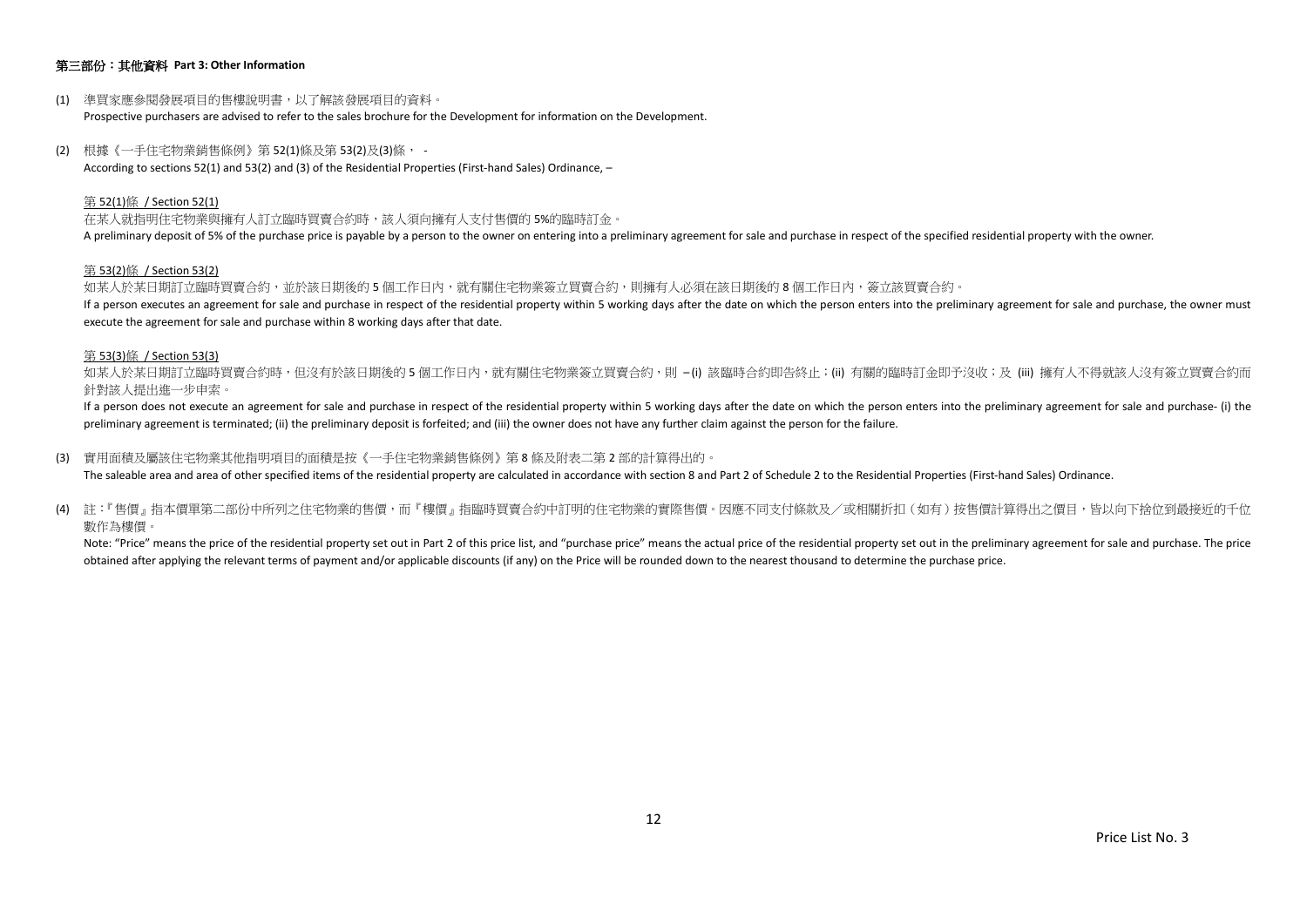# **(i)** 支付條款 **Terms of Payment**

買方於簽署臨時買賣合約時須繳付相等於樓價金額 5%之金額作為臨時訂金。該臨時訂金中的「本票支付部分」(見下表)須以本票支付(除非賣方另外同意)。臨時訂金中餘款以支票支付。上述銀行本票和支票抬頭 人為「羅文錦律師樓」或「Lo and Lo」。

Upon signing of the preliminary agreement for sale and purchase, the Purchasers shall pay the preliminary deposit which is equivalent to 5% of the Purchase Price. The "CO Payment Portion" (see the table below) of the preli deposit shall be paid by cashiers' order(s) (unless the Vendor agrees otherwise). Any balance of the preliminary deposit shall be paid by cheque(s). Each cashiers' order and cheque mentioned above shall be payable to "Lo a

| 購入之指明住宅物業種類 Type of the specified residential property purchased | 本票支付部分 CO Payment Portion |  |  |  |  |
|------------------------------------------------------------------|---------------------------|--|--|--|--|
| 開放式單位、一房單位 Studio, 1-Bedroom Unit                                | 港幣 HK\$200,000            |  |  |  |  |
| 兩房單位、兩房連工作間單位 2-Bedroom Unit, 2-Bedroom with Utility Room Unit   | 港幣 HK\$300,000            |  |  |  |  |
| 三房單位、其他任何種類 3-Bedroom Unit, any other type                       | 港幣 HK\$400,000            |  |  |  |  |

# **(A1)** 開心 **120** 付款計劃 **Joyful 120-day Payment Plan (**照售價減 **4%**折扣**) (4% discount on the Price)**

- (1) 買方須於簽署臨時買賣合約(「臨時合約」)時繳付相等於樓價 5%之金額作為臨時訂金。買方須於簽署臨時合約後 5 個工作日內簽署正式買賣合約(「正式合約」)。 The Purchaser shall pay the preliminary deposit equivalent to 5% of the purchase price upon signing of the Preliminary Agreement for Sale and Purchase ("PASP"). The formal Agreement for Sale and Purchase ("ASP") shall be signed by the Purchaser within 5 working days after signing of the PASP.
- (2) 買方須於簽署臨時合約後 30 天內再付樓價 5%作為加付訂金。 5% of the purchase price being further deposit shall be paid by the Purchaser within 30 days after signing of the PASP by the Purchaser
- (3) 買方須於簽署臨時合約後 120 天內或於賣方就其有能力將住宅物業有效地轉讓予買方一事向買方發出通知的日期後的 14 天內繳付樓價 90%作為樓價餘款,以較早者為準。
- 90% of the purchase price being balance of the purchase price shall be paid by the Purchaser within 120 days after signing of the PASP by the Purchaser or within 14 days after the date of the Vendor's written notification Purchaser that the Vendor is in a position validly to assign the residential property to the Purchaser, whichever is the earlier.

#### **(B1)** 輕鬆 **360** 付款計劃 **Relax 360-day Payment Plan (**照售價減 **1.5%**折扣**) (1.5% discount on the Price)**

- (1) 買方須於簽署臨時合約時繳付相等於樓價 5%之金額作為臨時訂金。買方須於簽署臨時合約後 5 個工作日內簽署正式合約。 The Purchaser shall pay the preliminary deposit equivalent to 5% of the purchase price upon signing of the PASP. The ASP shall be signed by the Purchaser within 5 working days after signing of the PASP.
- (2) 買方須於簽署臨時合約後 120 天內再付樓價 5%作為加付訂金。 5% of the purchase price being further deposit shall be paid by the Purchaser within 120 days after signing of the PASP by the Purchaser
- (3) 買方須於簽署臨時合約後 360 天內或於賣方就其有能力將住宅物業有效地轉讓予買方一事向買方發出通知的日期後的 14 天內繳付樓價 90%作為樓價餘款,以較早者為準。 90% of the purchase price being balance of the purchase price shall be paid by the Purchaser within 360 days after signing of the PASP by the Purchaser or within 14 days after the date of the Vendor's written notification Purchaser that the Vendor is in a position validly to assign the residential property to the Purchaser, whichever is the earlier.

# **(C1)** 建築期付款 **Stage Payment Plan (**依照售價**) (The Price)**

(1) 買方須於簽署臨時合約時繳付相等於樓價 5%之金額作為臨時訂金。買方須於簽署臨時合約後 5 個工作日內簽署正式合約。

The Purchaser shall pay the preliminary deposit equivalent to 5% of the purchase price upon signing of the PASP. The ASP shall be signed by the Purchaser within 5 working days after signing of the PASP.

(2) 買方須於簽署臨時合約後 30 天內再付樓價 5%作為加付訂金。 5% of the purchase price being further deposit shall be paid by the Purchaser within 30 days after signing of the PASP by the Purchaser (3) 買方須於賣方就其有能力將住宅物業有效地轉讓予買方一事向買方發出通知的日期後的 14 天內繳付樓價 90%作為樓價餘款。

90% of the purchase price being balance of the purchase price shall be paid by the Purchaser within 14 days after the date of the Vendor's written notification to the Purchaser that the Vendor is in a position validly to a the residential property to the Purchaser.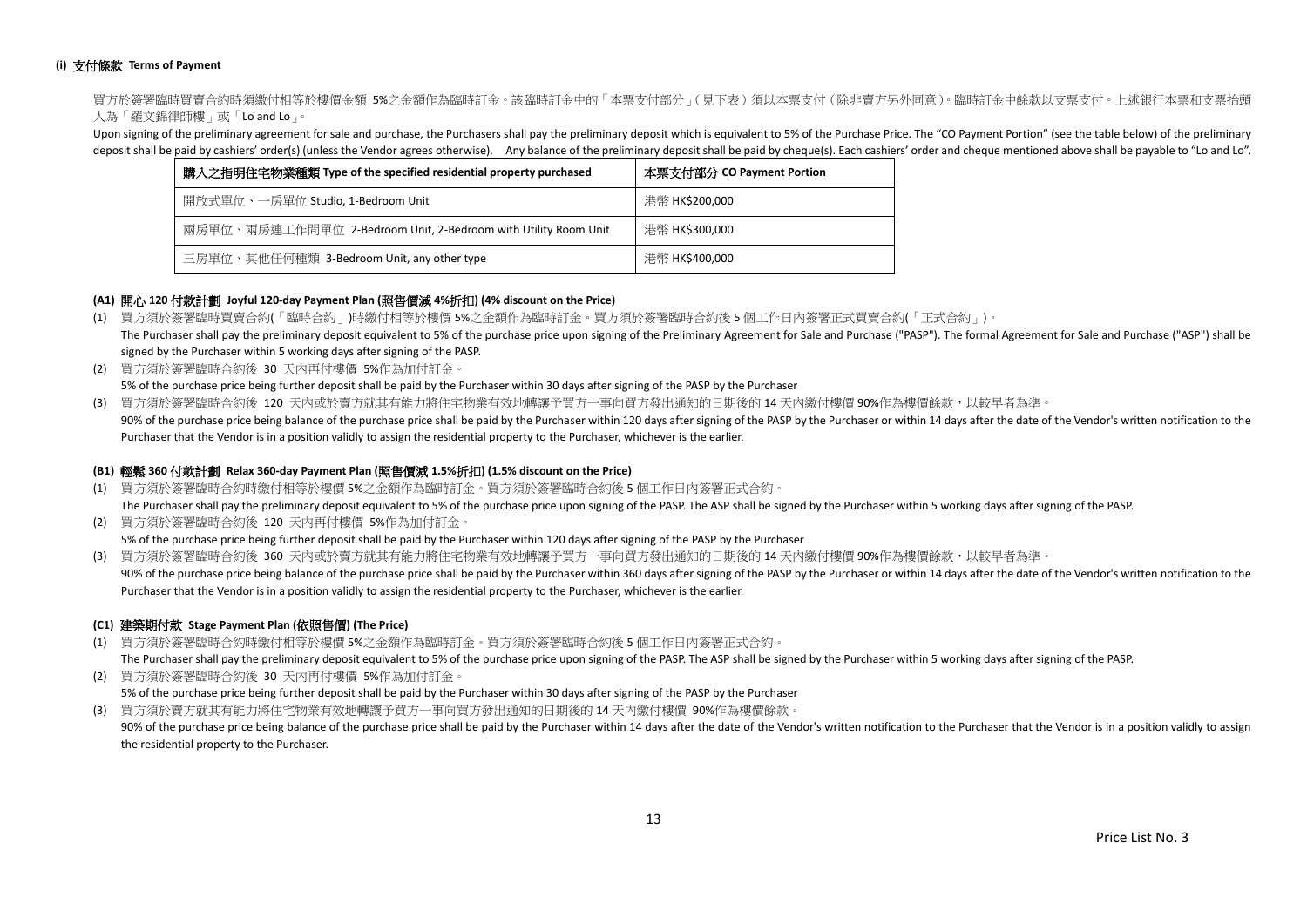備註:Note:

a. 有關臨時合約、正式合約及轉讓契所引致的印花稅(包括但不限於根據香港法例第 117 章《印花稅條例》可徵收的從價印花稅、額外印花稅、買家印花稅及附加印花稅)、業權契據及文件核證本之費用、所有登 記費用、圖則費用及適當比例之發展項目公契及管理協議(「公契」)製作、登記及完成之費用及其他有關住宅物業的買賣之文件等費用,一概由買方單獨承擔及繳付。 All stamp duty (including, without limitation, the ad valorem stamp duty, the special stamp duty, the Buyer's Stamp Duty and all additional stamp duty chargeable under the Stamp Duty Ordinance (Cap.117, Laws of Hong Kong) arising from the PASP, the ASP and the subsequent Assignment(s), the charges for certified copies of title deeds and documents, all registration fees, plan fees and a due proportion of the costs for the preparation, regist and completion of the Deed of Mutual Covenant and Management Agreement of the Development ("DMC") and any other documents relating to the sale and purchase of the residential property shall be solely borne and paid by the Purchaser.

(i) 如買方聘用賣方律師於買賣此發展項目的住宅物業代表他行事直至交易完成:

If the Purchaser appoints the Vendor's solicitors to represent him, in respect of the purchase of the residential property of the Development until completion: 買方原須支付有關正式買賣合約及轉讓契之律師費用(不包括業權契據及文件核證本之責用、登記費、圖則費用等及所有代墊付費用,代墊付費用仍須由買方支付)將由賣方支付。 the legal costs (excluding charges for certified copies of title deeds and documents, registration fees, plan fees and all disbursements which shall still be paid by the Purchaser) of the ASP and the Assignment will be borne by the Vendor

(ii) 在任何其他情況下:

In any other cases:

買賣雙方須各自負責其有關正式買賣合約及轉讓契之律師費用及代墊付費用。

each of the Vendor and the Purchaser shall pay its own solicitors' legal costs and disbursements of the ASP and the Assignment.

(iii) 買方須承擔住宅物業的按揭(如有)之所有法律及其他費用及代墊付費用。

The Purchaser shall bear all legal and other costs and disbursements in respect of any mortgage (if any) in respect of the residential property.

(iv) 如買方希望更改付款計劃,可於不早於簽署正式買賣合約後 30 日但不遲於付清樓價餘額之屆滿日前 30 日或(如適用)正式合約內訂明的發展項目的預計關鍵日期前 30 日(以較早者為準)向賣方提出申 請,並須承擔有關律師費用及雜費(如有)。對前述更改之申請及申請條件的批准與否,視乎有關付款計劃、折扣、贈品、財務優惠或利益的有效性和賣方的最終決定。 If the Purchaser wishes to change the payment plan, the Purchaser can apply to the Vendor for such change not earlier than 30 days after the date of signing of the ASP but not later than 30 days before the due

date of settlement of the balance of purchase price or (if applicable) not later than 30 days before the estimated material date for the Development as specified in the ASP (whichever is earlier) and bear all related solicitor's cost and disbursements (if any). The approval or disapproval of the aforesaid application for change and the application conditions are subject to the availability of the relevant payment plan(s), discount(s), gift(s), financial advantage(s) or benefit(s) and the final decision of the Vendor.

b. 冒方須在成交時繳付公契所委任之管理人或償還予賣方一切管理費按金、特別基金、泥頭清理費、預繳管理費及其他根據大廈公契規定可收取之其他按金及費用,買方並須償還賣方代住宅物業已支付的所有費 用包括但不限於水及電等設施的按金。

The Purchaser shall on completion pay to the Manager appointed under the DMC or reimburse the Vendor all management fee deposits, special funds, debris removal fees, advance payments of management fees and other deposits and payments which are payable in respect of the residential property under the DMC and the Purchaser shall reimburse the Vendor for all payments including without limitation to utilities deposits for water and electricity already paid by the Vendor in respect of the residential property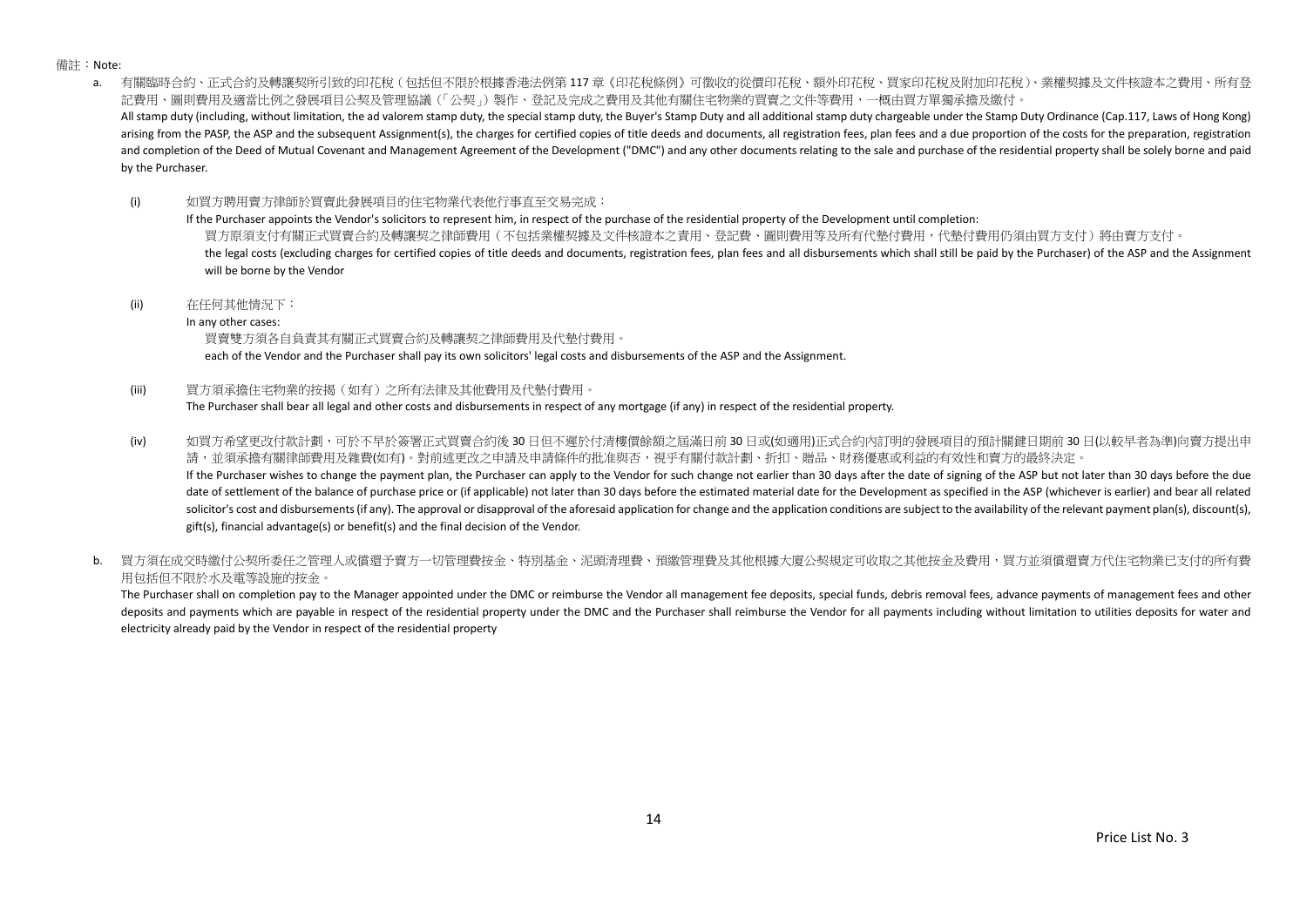#### **(ii)** 售價獲得折扣的基礎 **The basis on which any discount on the price is available**

除根據上述(4)(i)段所列之售價優惠外,買方還享有以下折扣優惠:

In addition to the corresponding discount on the Price that is listed in paragraph (4)(i) above, the Purchaser will be offered discounts as listed below:

# **1.** 「**Club Centralcon**」會員優惠

#### **Privilege for** 「**Club Centralcon**」 **member**

在簽署臨時合約當日,買方如屬「Club Centralcon」會員,可獲 1.25%售價折扣優惠。最少一位個人買方(如買方是以個人名義或如多於一名個人買方,則最少其中一名)或最少一位買方之董事(如買方是以香港註 冊成立的公司名義) 須為「Club Centralcon」會員,方可享此折扣優惠。為免疑問,每一住宅物業只可享用此折扣優惠一次。

A 1.25% discount on the Price would be offered to the Purchaser of the residential property who is a [Club Centralcon ] member on the date of signing of the PASP. The individual Purchaser (if the Purchaser is an individual or if more than one, at least one of them) or at least one director of the Purchaser (if the Purchaser is a corporation incorporated in Hong Kong) should be a  $\overline{C}$ Club Centralcon  $\overline{C}$  member on the date of signing order to enjoy the discount offer. For avoidance of doubt, each residential property can enjoy this discount offer once.

# **2.** 印花稅優惠

#### **Stamp Duty Benefit**

買方可獲額外售價 3.75%折扣作為印花稅優惠。 An extra 3.75% discount on the Price would be offered to the Purchaser as the Stamp Duty Benefit.

#### **3.** 限時折扣優惠

#### **"Early Bird" Purchase Benefit**

凡於 2021 年 12 月 31 日或之前簽署臨時合約,買方可獲 3%售價折扣優惠。 3% discount on the Price would be offered to the Purchaser who sign(s) the PASP on or before 31 December 2021.

#### **4.** 直達金鐘大優惠

**"Direct Express to Admiralty" Benefit** 買方可獲額外售價 3%折扣作為直達金鐘大優惠。 An extra 3% discount on the Price would be offered to the Purchaser as the "Direct Express to Admiralty" Benefit.

### **(iii)** 可就購買發展項目中的指明住宅物業而連帶獲得的任何贈品、財務優惠或利益

**Any gift, or any financial advantage or benefit, to be made available in connection with the purchase of a specified residential property in the Phase**

#### **1.** 優越住客車位認購權

#### **Premium Option to purchase Residential Parking Space**

在買方揀選住宅物業的同時,該單位於價單上設標誌"^"的買方在受制於合約的情形下,在賣方作出出售發展項目的住宅停車位的要約時(賣方無須作出任何出售要約),可獲認購項目內一個住宅車位之權利("車 位認購權")。相關買方需依照賣方所訂之時限決定是否購買住客車位及就該住客車位簽署相關買賣合約,逾時作棄權論。住宅車位認購權不得轉讓。住客車位的價單及銷售安排詳情將由賣方全權及絕對酌情決 定,並容後公佈。

At the same time when a Purchaser selects a residential property, the Purchaser of a residential property that has a sign "^" in the above price list shall, subject to contract, have an option to purchase a residential par in the Development ("Purchase Option") when an offer to sell a residential car parking space of the Development is made by the Vendor (which offer the Vendor is not obliged to make). The relevant Purchaser must decide whether to purchase such a residential parking space and must enter into a relevant sale and purchase agreement in respect of such residential parking space within the period as prescribed by the Vendor, failing which that Purchaser will be deemed to have given up the Purchase Option. The Purchase Option is not transferrable. Price List and sales arrangement details of residential parking spaces will be determined by the Vendor at its sole a absolute discretion and will be announced later.

#### 本段不對賣方構成任何具約束力的責任去出售或邀約出售發展項目的任何住宅停車位或任何買賣合約或協議,且不就發展項目的任何住宅停車位構成任何權利或權益。

Nothing in this paragraph shall constitute any binding obligation on the Vendor's part to sell or offer to sell any residential car parking space or any contract or agreement for sale whatsoever or create any right or inte and in any residential car parking space(s) in the Development.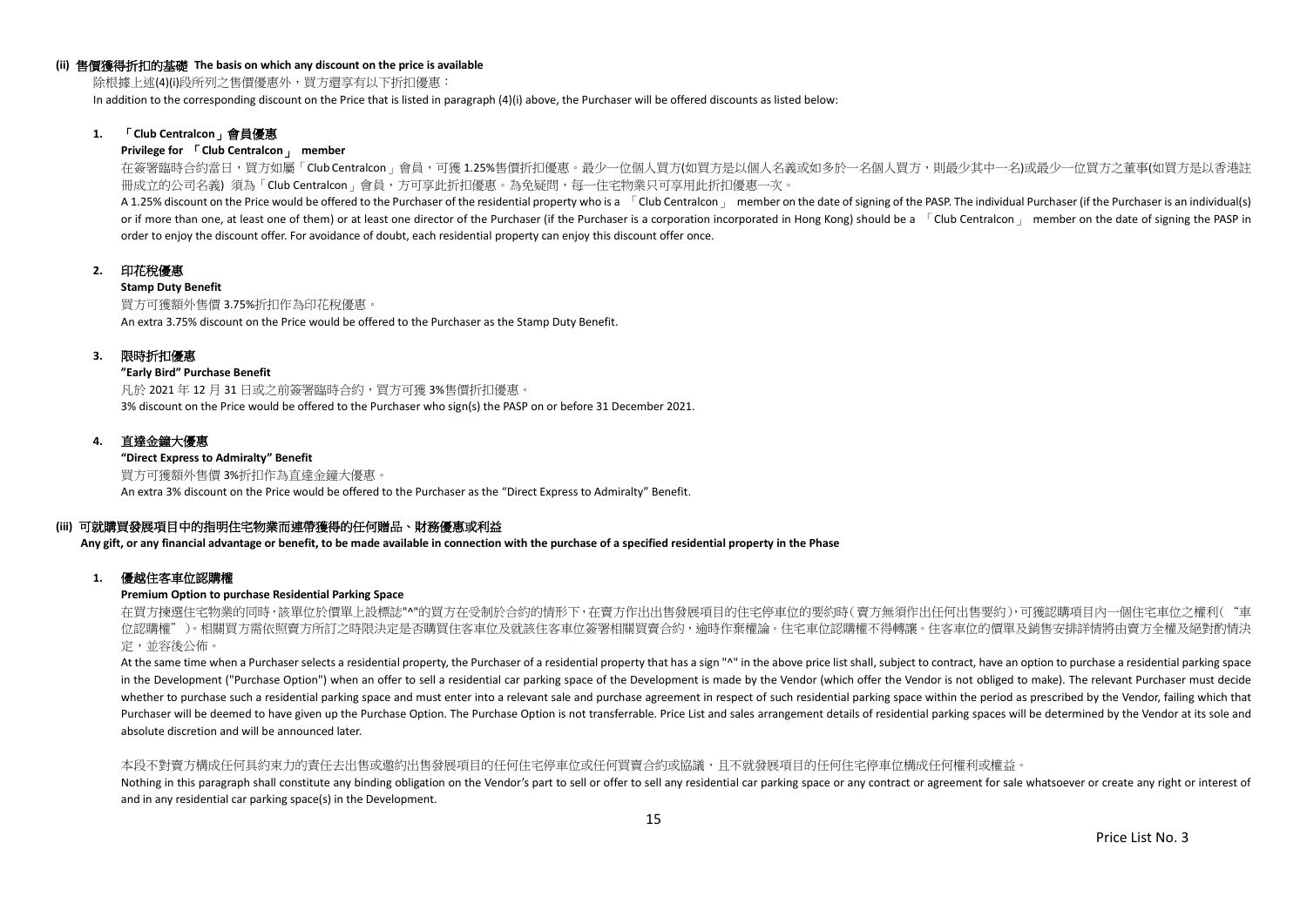# **(iv)** 誰人負責支付買賣該項目中的指明住宅物業的有關律師費及印花稅

**Who is liable to pay the solicitors' fees and stamp duty in connection with the sale and purchase of a specified residential property in the Development**

請參閱上述 4(i)段備註 a 。 Please refer to Note a. of paragraph 4(i) above.

# **(v)** 買方須爲就買賣該發展項目中的指明住宅物業簽立任何文件而支付的費用

**Any charges that are payable by a purchaser for execution of any document in relation to the sale and purchase of a specified residential property in the Development** 請參閱上述 4(i)段備註 a 。

Please refer to Note a. of paragraph 4(i) above.